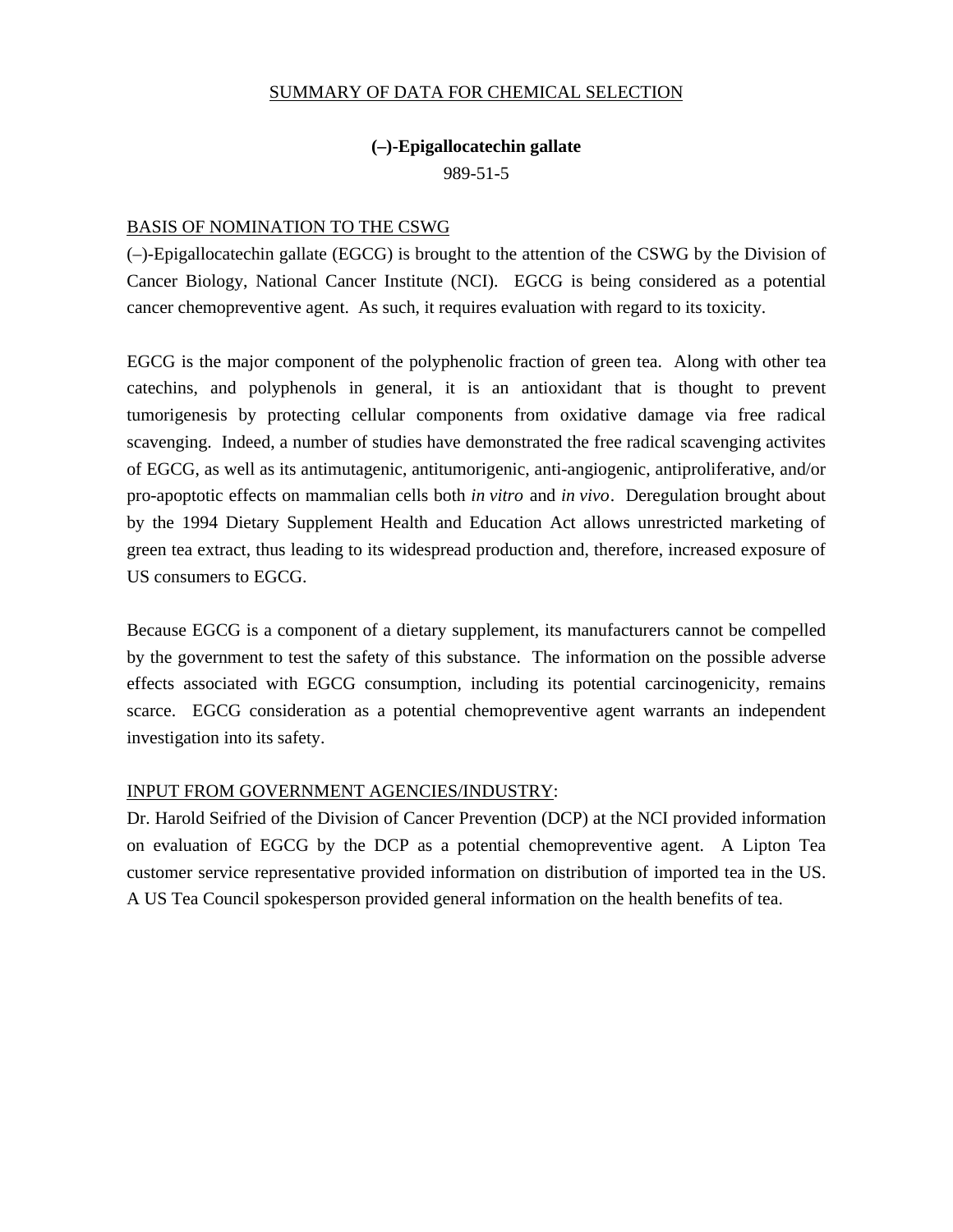#### SELECTION STATUS

#### ACTION BY CSWG: 12/12/00

## Studies requested:

Subchronic (90-day) toxicity study

Standard genotoxicity battery in bacteria and mammalian cells

#### Rationale/remarks:

A suspected active ingredient of green tea possibly responsible for its anticarcinogenic effects

Widespread consumer exposure to tea, green tea, and dietary supplements containing green tea extracts

Of significant scientific interest as a possible chemopreventive agent; NCI Division of Cancer Prevention is performing substantial work on the possible benefits of green tea extract and its components

Need for NTP to coordinate its efforts with NCI and other parts of NIEHS

Consider for 2-year cancer bioassay if warranted by results of the subchronic study

NCI will conduct Ames and mouse lymphoma assays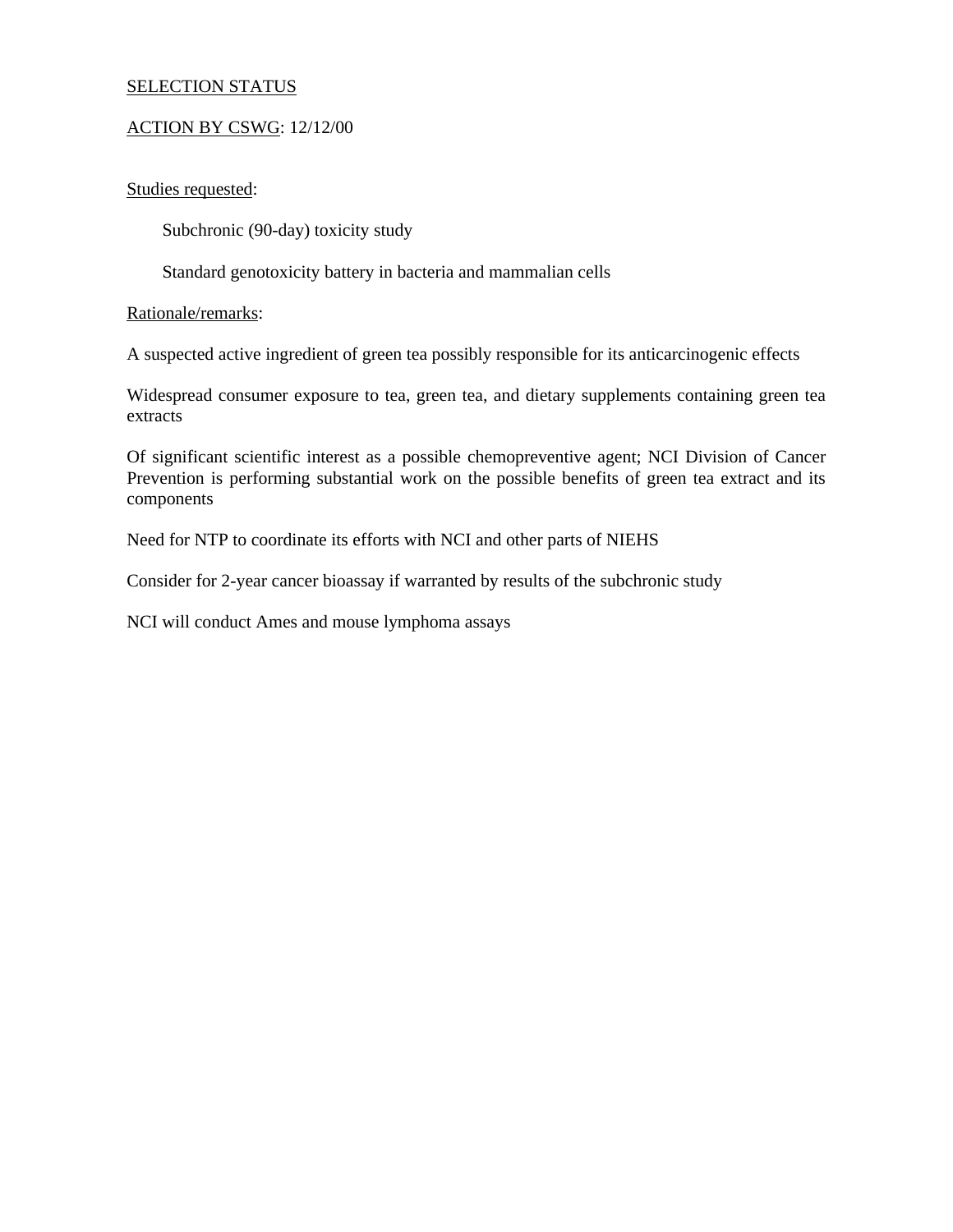## CHEMICAL IDENTIFICATION

| <b>CAS Registry Number:</b>      | 989-51-5                                                                                                                                                                                                                                                                                                                                                                   |
|----------------------------------|----------------------------------------------------------------------------------------------------------------------------------------------------------------------------------------------------------------------------------------------------------------------------------------------------------------------------------------------------------------------------|
| CAS Name:                        | $(-)$ -Epigallocatechin gallate, EGCG (9CI)                                                                                                                                                                                                                                                                                                                                |
| <b>Synonyms and Trade Names:</b> | Epigallocatechin gallate; epigallocatechin 3-gallate;<br>$(-)$ -epigallocatechin-3-O-gallate; 3,4,5-<br>trihydroxybenzoic acid, $(2R\text{-}cis)$ -3,4-dihydro-5,7-<br>dihydroxy-2- $(3,4,5$ -trihydroxyphenyl)-2H-1-<br>benzopyran-3-yl ester; $(2R, 3R)$ -2- $(3, 4, 5$ -<br>trihydroxyphenyl)-3,4-dihydro-1(2H)-benzopyran-<br>3,5,7-triol 3-(3,4,5-trihydroxybenzoate) |
| <b>Structural Class:</b>         | Flavanol (catechin) (Balentine, 1997)                                                                                                                                                                                                                                                                                                                                      |

Structure, Molecular Formula, and Molecular Weight:



 $C_{22}H_{18}O_{11}$  Mol. wt.: 458.40

Chemical and Physical Properties:

Description: EGCG is a major component of green tea extract (GTE). In its pure form, it is an odorless white, faint pink, or cream-colored powder or crystals (Alexis Corporation, 2000; Merck, 1997; Sigma-Aldrich, 2000).

Melting Point: 218 °C (Merck, 1997)

1

\_\_\_\_\_\_\_\_\_\_\_\_\_\_\_\_\_\_\_\_\_\_\_\_\_\_\_\_\_\_\_\_\_\_\_\_\_\_\_\_\_\_\_\_\_\_\_\_\_\_\_\_\_\_\_\_\_\_\_\_\_\_\_\_\_\_\_\_\_\_\_\_\_\_\_\_\_\_ Prepared for NCI by Technical Resources International, Inc., under contract nos. N02-CB-50511 (9/00) and N02-CB-07007 (10/00)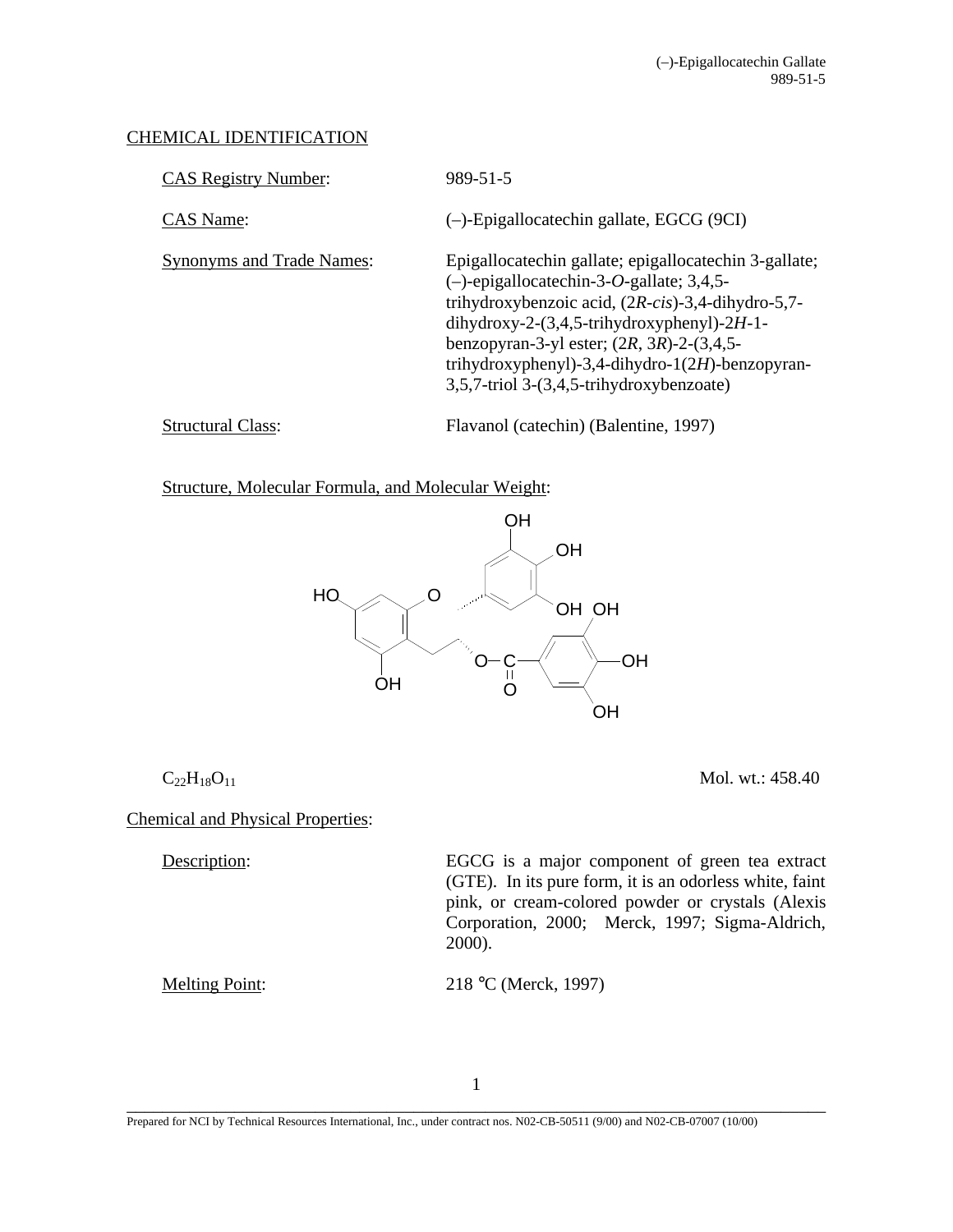Solubility: Solubility: Sol. in water (clear, colorless solution at 5 mg/ml), acetone, ethanol, methanol, pyridine, and tetrahydrofuran (Sigma-Aldrich, 2000).

Technical Products and Impurities: EGCG is available in research quantities from Sigma-Aldrich as two different preparations containing no less than 80% or no less than 95% of the compound, respectively, as determined by HPLC (Sigma-Aldrich, 1999). It is also available from Alexis Corporation at a purity of no less than 98% (Alexis Corporation, 2000; Fisher Scientific, 2000).

GTE (CAS RN 84650-60-2, NLM, 2000), standardized to 55% of EGCG is available from Nature's Way Products, Inc. in the form of 100 – 500 mg capsules or tablets. It is distributed through a number of retail outlets, as well as via online merchants such as Drugstore.com, MotherNature.com, Vitamin Discount Connection, VitaminShoppe.com, Sweettree.com, and Willner Chemists. It is also sold in various combination with other dietary supplements (Drugstore.com, 2000; MotherNature.com, 2000; Nature's Way, 1999; VitaminShoppe.com, 1999).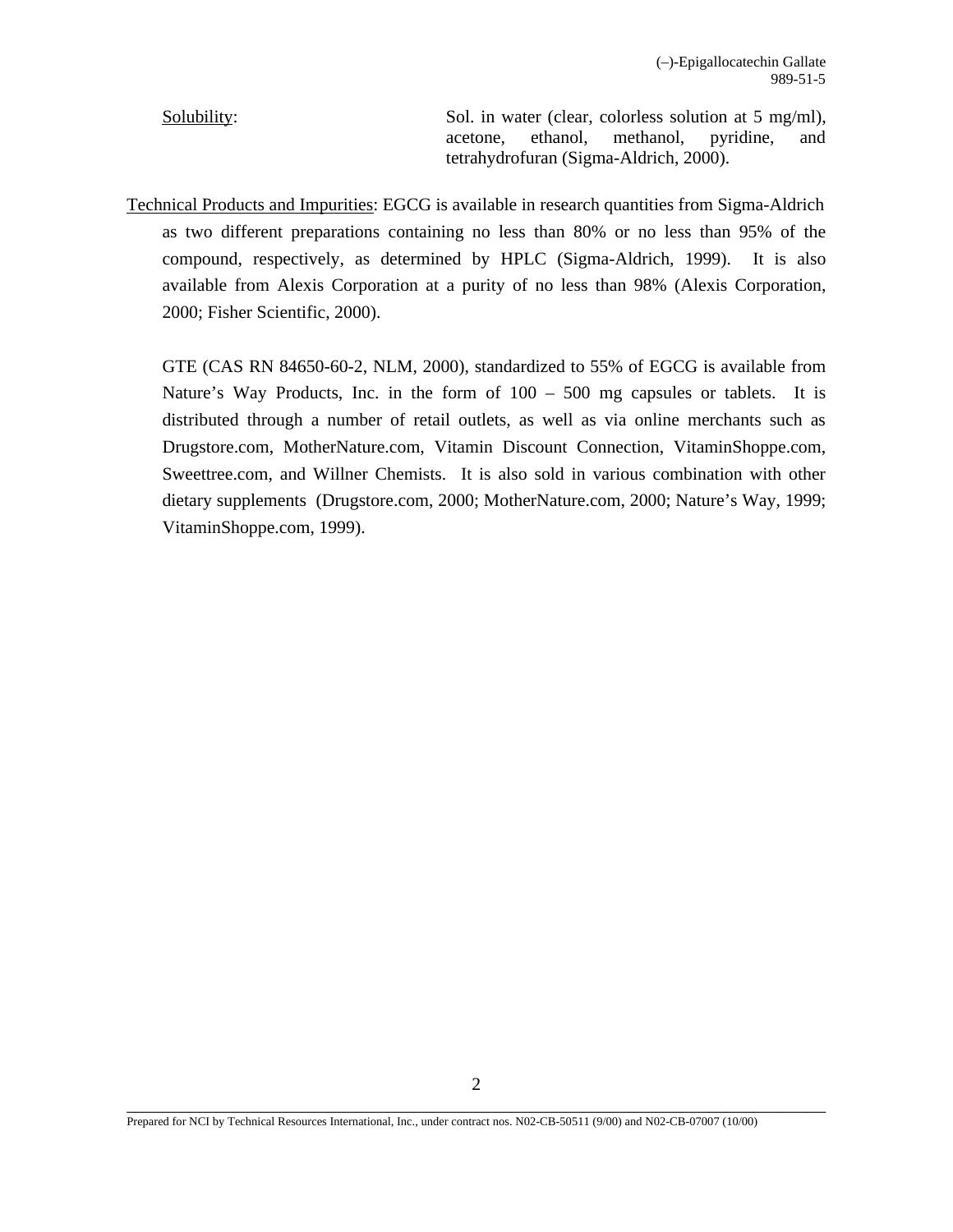## EXPOSURE INFORMATION

#### Production and Producers:

Tea (*Camellia sinensis*) is native to the East Asia region. Its first recorded use dates from the fourth century A.D. in China. The modern tea industry has its origins in the spread of cultivated tea from China into Japan around the seventh century and into Europe in the sixteenth century. Development of tea plantations in India, Africa, South America, Russia (Georgia), Australia, and the Pacific islands led to a variety of localized practices and tea products (Balentine, 1997).

*Manufacturing Process*. *Tea Production*. Tea has become an important agricultural product throughout the world, particularly in equatorial regions. Areas which receive annual rainfall of at least 50 inches/yr and have an average temperature of 30 °C with slightly acidic soil are the most favorable for cultivation of *Camellia sinensis*. Tea is generally pruned and maintained as a shrub-like bush of  $1 - 1.5$  m in height (Balentine, 1997).

Harvesting worldwide is generally done by hand using a small knife, although mechanized harvesting is utilized in Japan, Georgia, Australia, and Argentina. The consumable product is prepared in tea factories, which are usually located near large plantations (Balentine, 1997).

 *Camellia sinensis*. The traditional method of black tea production involves placing the Tea comes in black, green, and oolong varieties, all produced from the leaves of plucked leaves on withering racks where excess moisture is removed, followed by rolling, fermentation, and drying. Thus, black tea is a product of fermentation, a process during which the macerated leaves are oxidized leading to a change in color and the development of the characteristic aroma (Balentine, 1997; Segal, 1996).

In contrast, green tea is made by steaming or otherwise heating the leaves immediately after plucking, thus preventing fermentation. Oolong tea is fermented only partially; the leaves are then rolled and dried (Segal, 1996).

Prepared for NCI by Technical Resources International, Inc., under contract nos. N02-CB-50511 (9/00) and N02-CB-07007 (10/00)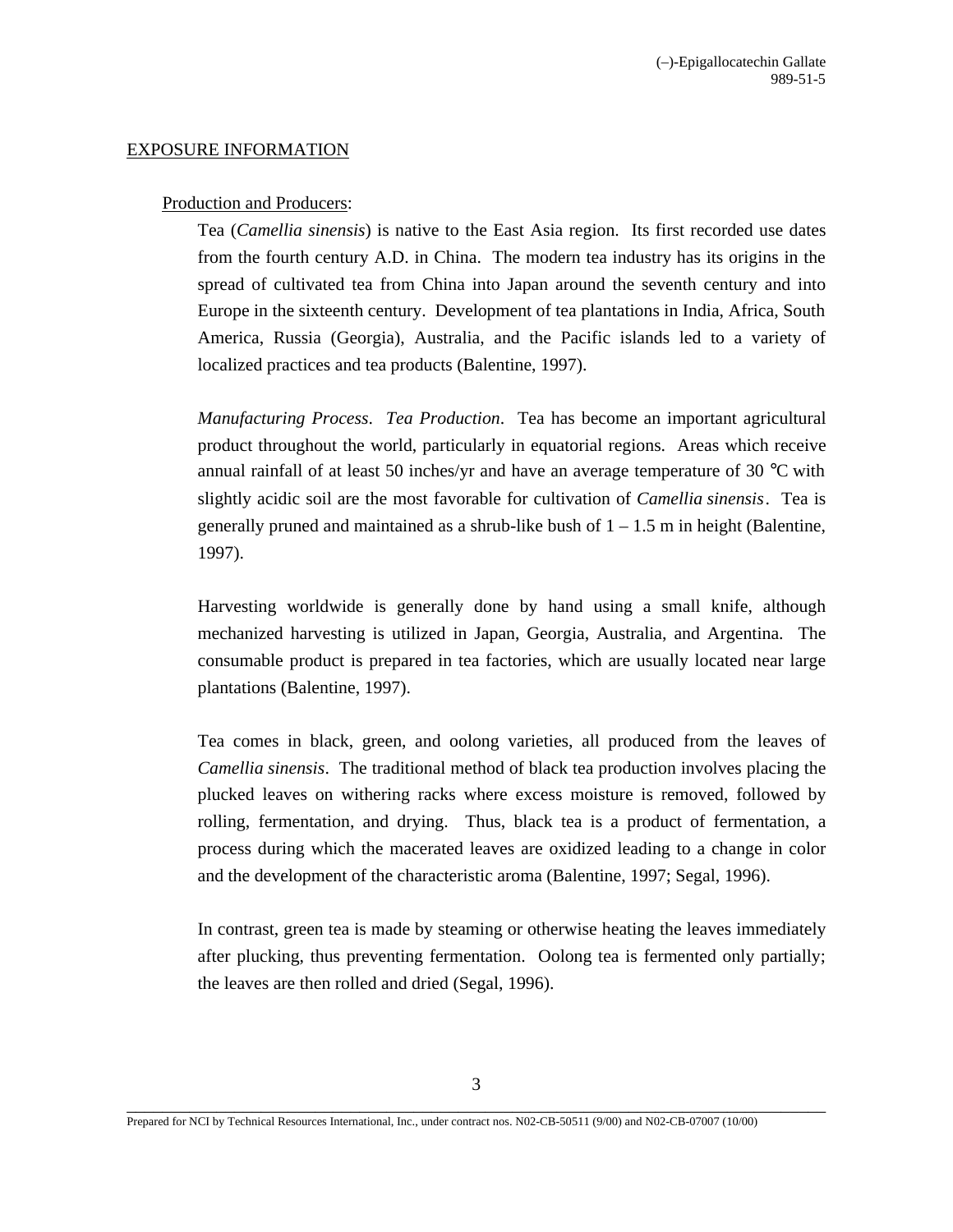*EGCG Extraction*. EGCG is present in all types of tea. However, its content in black and oolong tea is usually less than half of that in unfermented (green) tea (Anon., 2000).

EGCG is extracted from unfermented or half-fermented tea leaves by treatment with hot water (80 – 100 °C), or a 40 – 75% aqueous solution of alcohol, or a  $30 - 80\%$ aqueous solution of acetone. The extract is washed with chloroform and transferred into an organic solvent, such as ethyl acetate, *n*-butanol, methyl isobutyl ketone, or acetone. The organic solvent is then removed by distillation, and the residual component is freeze-dried or spray-dried. The tea catechins are separated by reversephase high-performance liquid chromatography (HPLC) using an eluting solution containing  $0 - 25\%$  acetone,  $0 - 35\%$  tetrahydrofuran, and  $65 - 85\%$  water (by volume). The resulting EGCG product can then be concentrated, dried, and powdered, or purified by recrystallization from water (Hara, 1986).

*Production/import level.* EGCG is the principal active ingredient in green tea which is sold by most major food retailers. Green tea is available from approximately 70 raw material manufacturers (Natural Product Industry Center, 2000).

In 1998 world production levels of tea reached nearly three million tons (UK Tea Council, 2000). In 1991 supermarket sales of tea surpassed the \$1 billion level, and consumer purchases increased steadily for two consecutive years (through 1993). The US tea industry expects continued strong growth, particularly from increases in the ready-to-drink segment, food service category, and gourmet teas (Stash Tea, 1999a).

The US imports of green tea for consumption totaled \$1.3 million in 1999 (ITA, 1999). According to the Tea Council of the USA, more than 200 million pounds of tea, including more than 65% in tea bags, are packaged for consumption in the US annually (Stash Tea, 1999a). According to a spokesperson for Lipton Tea (one of the major suppliers of tea in the US), all Lipton-brand tea bags are packaged in the US (Lipton Tea, 2000).

Chemical Sources International lists twelve suppliers of EGCG, including eight in the US, and seven suppliers of GTE, including two in the US (Chemical Sources International, 2000). The OPD chemical buyers directory lists three suppliers of green

Prepared for NCI by Technical Resources International, Inc., under contract nos. N02-CB-50511 (9/00) and N02-CB-07007 (10/00)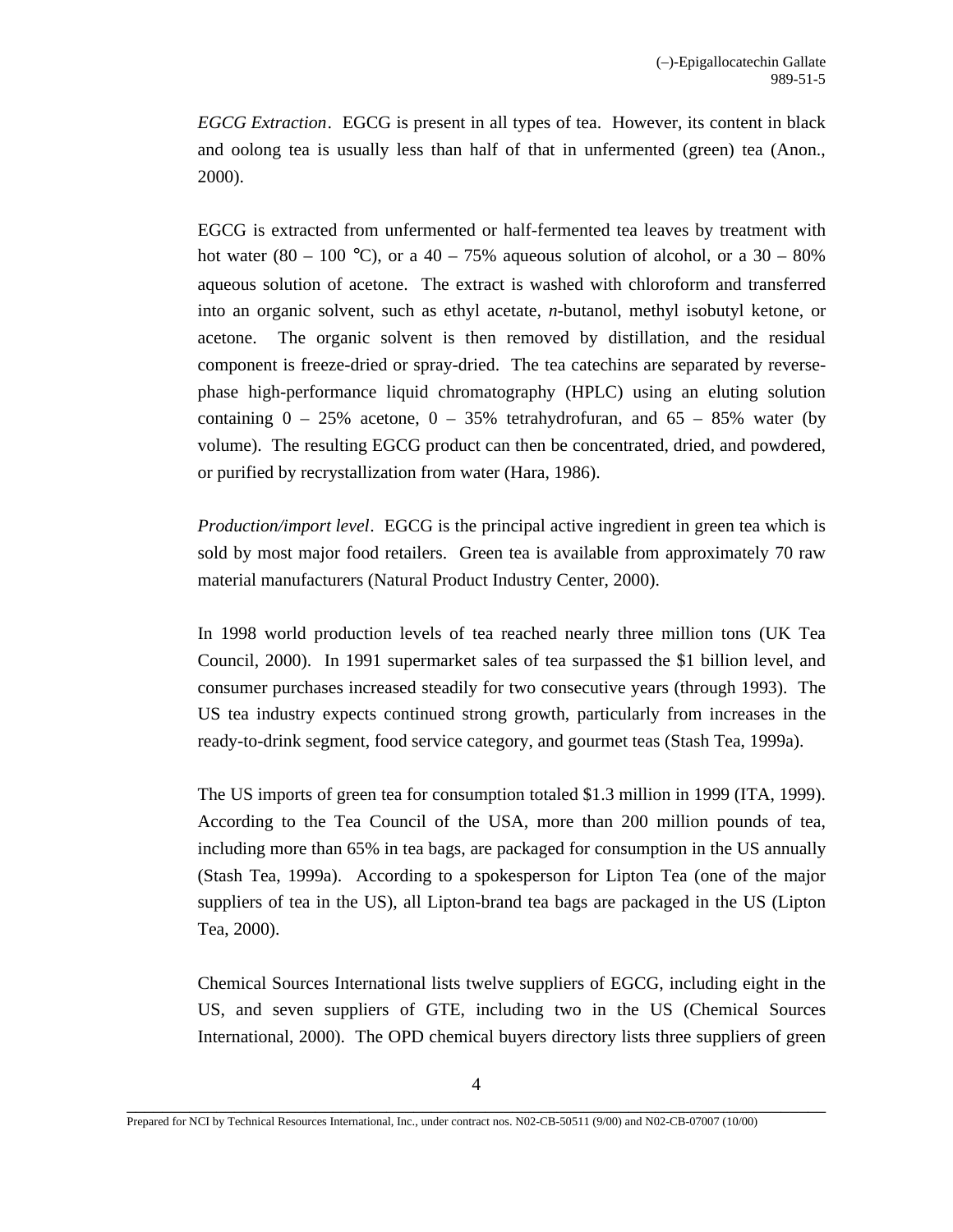tea (Aceto Corp.; Flavine International, Inc.; and Infinity Marketing Group, Inc.) and 31 suppliers of GTE. There is no listing of EGCG manufacturers (Tilton, 2000). EGCG is available from Sigma-Aldrich and Alexis Corporation (Sigma-Aldrich, 2000; Fisher Scientific, 2000).

Neither EGCG nor GTE is listed in the EPA's Toxic Substances Control Act (TSCA) Inventory (NLM, 1999).

Use pattern: Prior to World War II the amount of black and green tea consumed in the US was comparable, each type of tea accounting for approximately 40% of the market with oolong constituting the rest. Due to the war-related exclusion of Japan and China from the US market, the pattern of tea consumption in the US became skewed toward black tea. Immediately after the war, nearly 99% of all tea consumed in the US was black. Since then, the share of green tea consumed in the US has been rising steadily, reaching 4% in 1996 (Segal, 1996). In 1999 green tea accounted for approximately 10% of all tea imported by the US (ITA, 1999).

The most popular green tea products are the dried herb for making tea (loose or in tea bags) and encapsulated extracts. Green tea has also become a popular ingredient in sunblocks, cream rinses, and other body care products (MotherNature.com, 2000). Some examples of various green tea-containing products are presented in Table 1.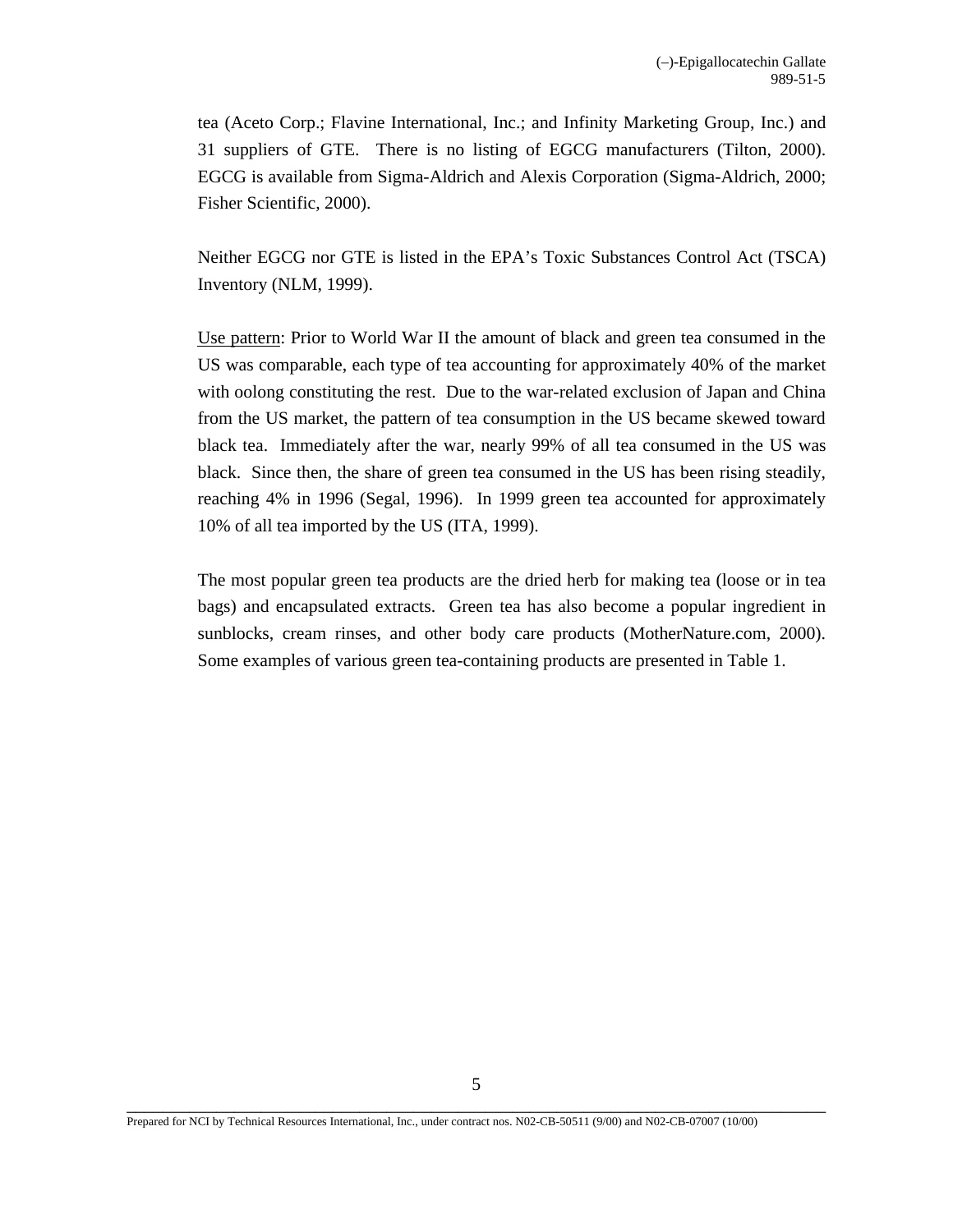| <b>Product Name</b>  | Company                | <b>Description</b>                                                                                |
|----------------------|------------------------|---------------------------------------------------------------------------------------------------|
| Green Tea<br>Extract | <b>Natural Brand</b>   | 315-mg capsules, containing 90% polyphenols,<br>including 55% EGCG. The product also contains red |
|                      |                        | clover blossoms.                                                                                  |
| Standardized         | Nature's Way           | 175-mg capsules, containing 44 mg of polyphenols.                                                 |
| Green Tea            |                        | Other ingredients: dicalcium phosphate and gelatin.                                               |
| Extract              |                        |                                                                                                   |
| Green Tea            | <b>NOW</b>             | 400-mg capsules, containing 40% catechins (60%                                                    |
| Extract              |                        | polyphenols). The product also contains magnesium                                                 |
|                      |                        | stearate.                                                                                         |
| Green Tea            | <b>Natural</b>         | 100-mg capsules, containing 50 mg of catechins.                                                   |
| Extract              | Connections            | Ingredients include rice protein, gelatin, cellulose, silica,                                     |
|                      |                        | and magnesium stearate.                                                                           |
| <b>Stash Matcha</b>  | <b>Stash Tea</b>       | Powdered green tea leaves, 1 oz. The product is                                                   |
| Green Tea            |                        | dissolved in hot water $(1/2)$ teaspoon per 8 oz. of water)                                       |
|                      |                        | and consumed as a beverage.                                                                       |
| Sencha               | O-Cha                  | Green tea leaves, 100 g. The product is brewed and                                                |
|                      |                        | consumed as a beverage.                                                                           |
| Green Tea            | <b>Aubrey Organics</b> | Skin lotion, 4-oz. bottle. Ingredients include aloe vera                                          |
| Facial               |                        | fillet, coconut fatty acid cream base, corn oil and                                               |
| Cleansing            |                        | coconut oil soap, green tea (matcha), lemon peel, blue                                            |
| Lotion               |                        | camomile, citrus seed extract, vitamins A, C and E.                                               |
| Green Tea            | <b>Aubrey Organics</b> | Sunblock lotion, 4-oz. bottle. Ingredients include green                                          |
| Sunblock for         |                        | tea (matcha), p-aminobenzoic acid, coconut fatty acid                                             |
| Children SPF         |                        | cream base, aloe vera, shea butter, Rosa Mosqueta®                                                |
| 25                   |                        | rose hip seed oil, white camellia oil, titanium dioxide,                                          |
|                      |                        | lemon peel oil, blue camomile, citrus seed extract,                                               |
|                      |                        | vitamins A, C and E.                                                                              |

|  | Table 1. Some green tea products sold to consumers |  |  |
|--|----------------------------------------------------|--|--|
|--|----------------------------------------------------|--|--|

Sources: Aubrey Organics, 1999a; Aubrey Organics, 1999b; Drugstrore.com, 2000; Natural Connections, 1999; NatureRX.com, 1998; Nature's Way, 1999; O-Cha, 2000; Stash Tea, 1999b.

Human Exposure:

*Occupational Exposure*. No reports of occupational exposure to EGCG were found in the available literature. No listing was found for EGCG in the National Occupational Exposure Survey (NOES), which was conducted by the National Institute of Occupational Safety and Health (NIOSH) between 1981 and 1983.

Prepared for NCI by Technical Resources International, Inc., under contract nos. N02-CB-50511 (9/00) and N02-CB-07007 (10/00)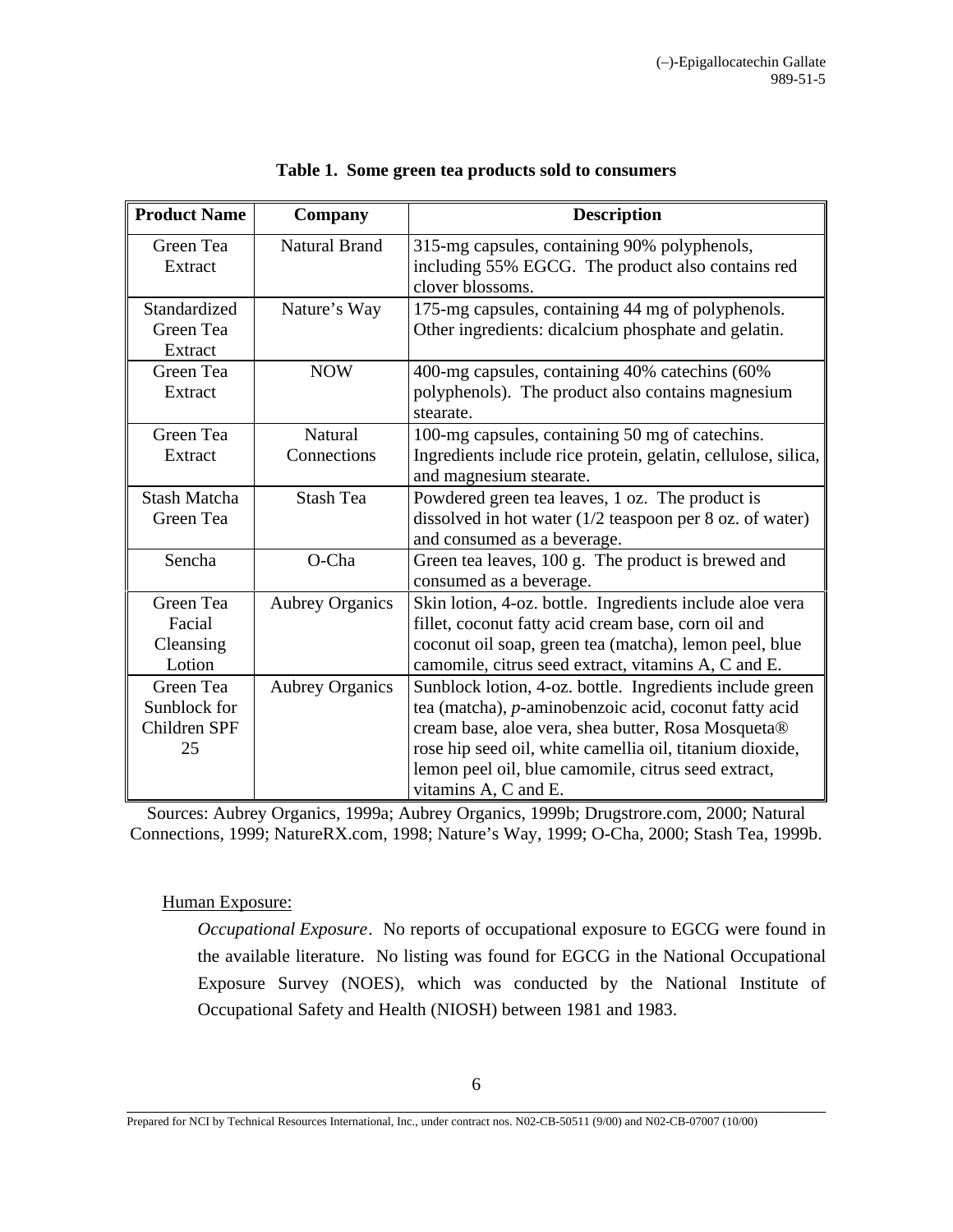*Environmental Exposure*. Environmental exposure to EGCG appears to be limited to the cultivation and processing of tea. No specific information on environmental exposure to EGCG was found in the available literature.

*Consumer Exposure*. Human exposure to EGCG occurs primarily via consumption of tea as a beverage, as well as through the use of dietary supplements and skin care products containing GTE.

Tea is the most widely consumed beverage in the world next to water and can be found in almost 80% of all US households. According to the Tea Council of the USA, nearly 127 million people – half of the US population – drink tea daily (Stash Tea, 1999a).

No figures on the number of GTE consumers were found in the available literature. The manufacturer-recommended dosage of GTE consumed as a dietary supplement varies greatly and ranges from one 170-mg capsule  $(93.5 \text{ mg EGCG})$  1 – 3 times per day to six 100-mg capsules (50 mg catechins) twice daily (Drugstore.com, 2000; MotherNature.com, 2000; Natural Connections, 1999; Nature's Way, 1999; Nutrimart, 2000) .

Regulatory Status: Since 1994, dietary supplements have been regulated under the Dietary Supplement Health and Education Act (DSHEA). For dietary supplements on the market prior to October 15, 1994, the DSHEA requires no proof of safety in order for them to remain on the market. The labeling requirements for supplements allow warnings and dosage recommendations as well as substantiated "structure or function" claims. All claims must prominently note that they have not been evaluated by the FDA, and they must bear the statement "This product is not intended to diagnose, treat, cure, or prevent any disease" (FDA, 1995).

Tea is subject to the Federal Food, Drug, and Cosmetic Act, as well as the Tea Importation Act. Under the latter law, tea offered for entry must meet the standards of purity, quality, and fitness for consumption prescribed under 21 CFR 1220 (FDA, 1997).

No standards or guidelines have been set by NIOSH or OSHA for occupational exposure to or workplace allowable levels of EGCG. EGCG is not on the American

Prepared for NCI by Technical Resources International, Inc., under contract nos. N02-CB-50511 (9/00) and N02-CB-07007 (10/00)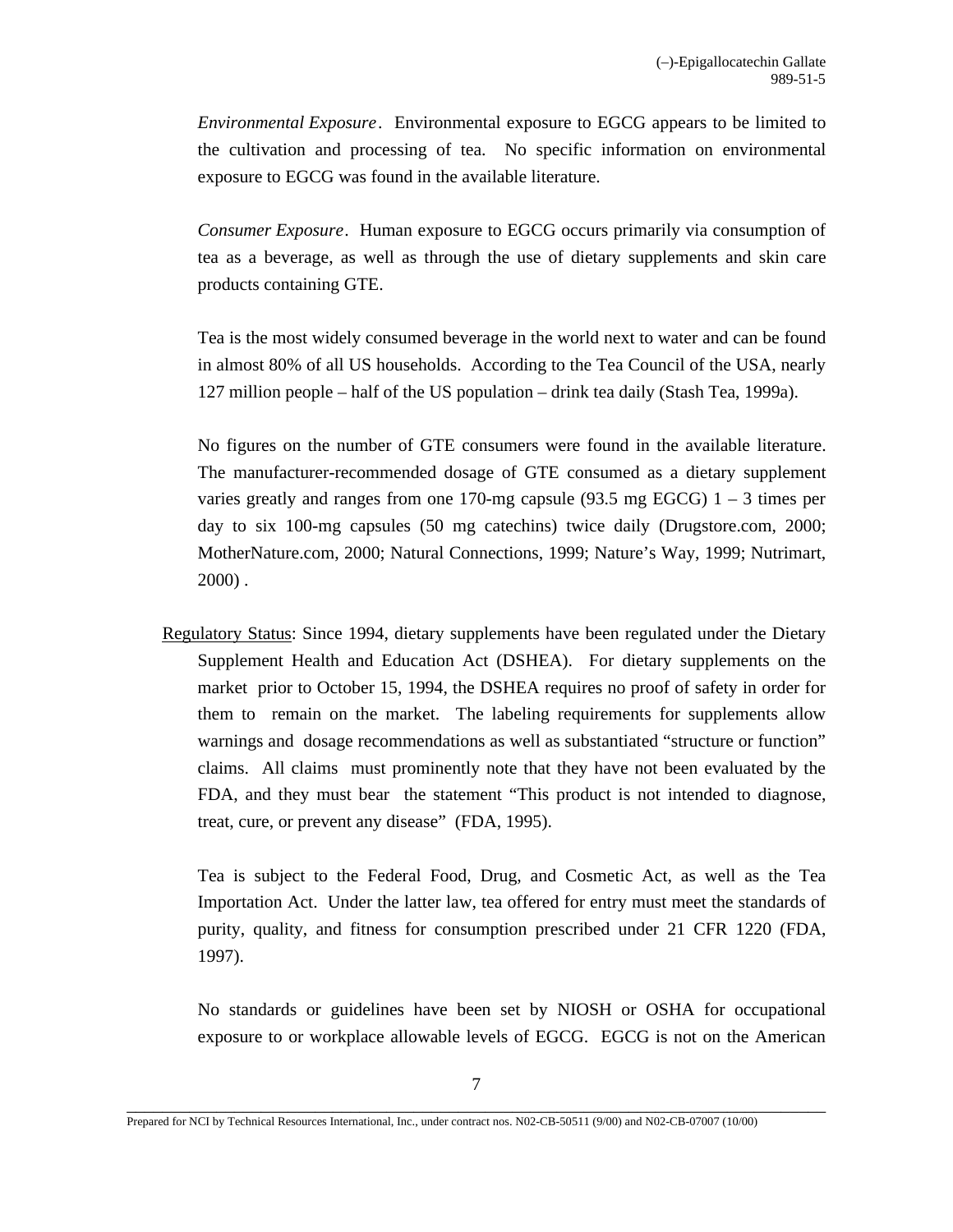Conference of Governmental Industrial Hygienists (ACGIH) list of compounds for which recommendations for a threshold limit value (TLV) or biological exposure index (BEI) have been made.

Prepared for NCI by Technical Resources International, Inc., under contract nos. N02-CB-50511 (9/00) and N02-CB-07007 (10/00)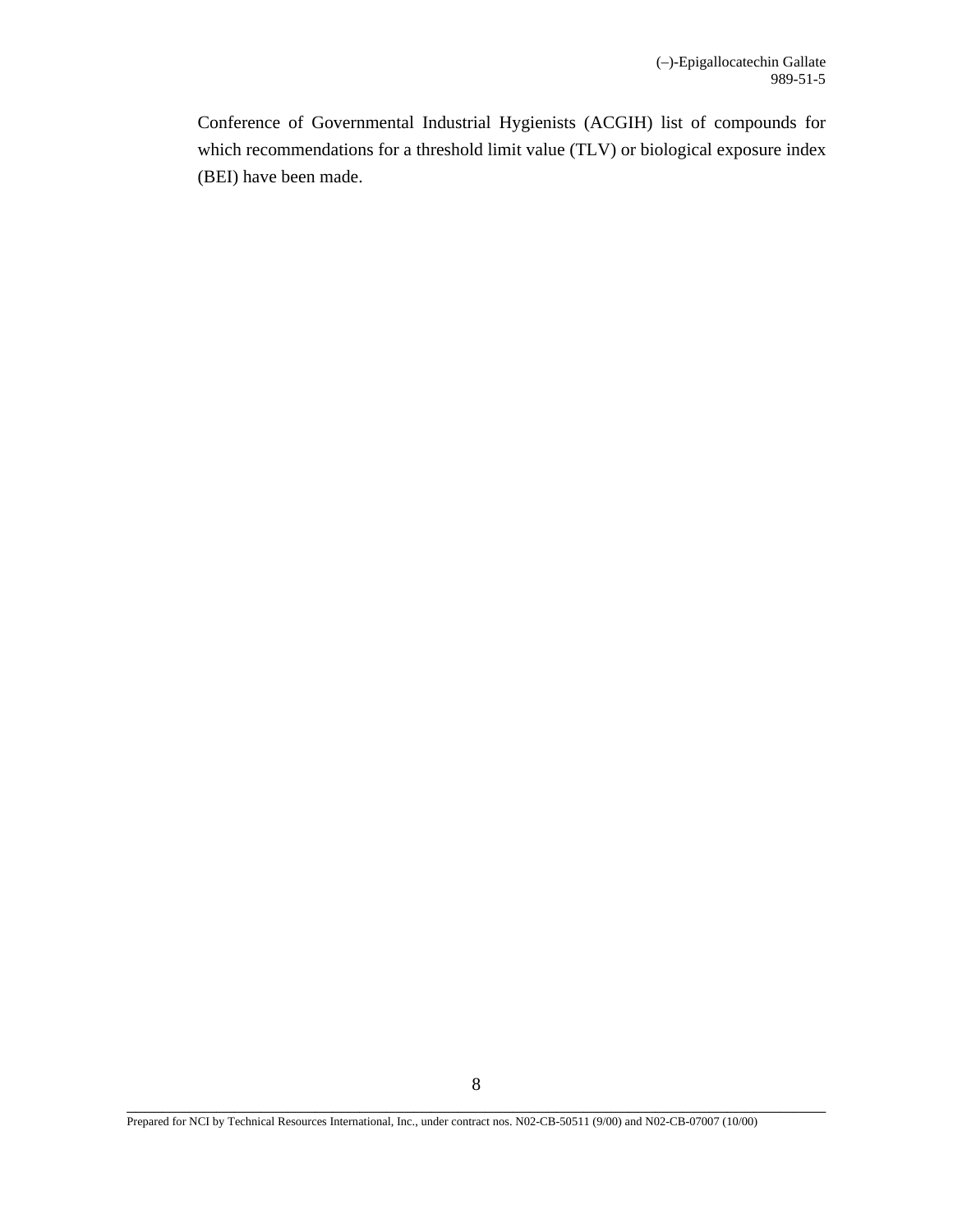#### EVIDENCE FOR POSSIBLE CARCINOGENIC ACTIVITY:

Human Data: No epidemiological studies or case reports investigating the association of exposure to EGCG and cancer risks in humans were identified in the available literature.

In a Hong Kong retrospective study of 200 female lung cancer patients and 200 matched controls, subjects were interviewed about eating habits, smoking histories, and lifetime exposures to environmental pollutants. The results demonstrated a statistically significant 2.7-fold increase in lung cancer risk among green tea-drinkers (Tewes *et al*., 1990).

EGCG has been implicated in causing green tea-induced asthma. The study conducted by Shirai and co-workers examined three groups of subjects: five nonatopic nonasthmatic volunteers, five asthmatics with no previous exposure to green tea dust, and three patients with green tea-induced asthma. All three patients exhibited an immediate skin and bronchial response to EGCG, while none of the asthmatic and healthy controls showed a positive reaction. EGCG also caused a dose-dependent histamine release in five out of seven green tea-sensitive patients, but not in asthmatic and normal controls (Shirai *et al*., 1994; Shirai *et al*., 1997).

GTE was cited in 28 Adverse Event Reports made to the FDA Office of Special Nutritionals as of October 20, 1998, out of a total of 2621 adverse events involving 3451 products. None of the reported adverse events involved consumption of GTE alone without any additional dietary supplements. According to FDA, there is no certainty that a reported adverse event can be attributed to a particular product or ingredient (FDA, 1998).

Kamijo and co-workers have reported on a 36-yr-old patient with schizophrenia, who, upon consumption of gradually increasing quantities of oolong tea (up to fifteen liters a day), was hospitalized with delirium (which resolved after abstinence from oolong tea), acute renal failure with hyponatremia, and severe rhabdomyolysis. However, the clinical course suggested that caffeine, which is present in oolong tea, was primarily responsible for the rhabdomyolysis and delirium (Kamijo *et al*., 1999).

\_\_\_\_\_\_\_\_\_\_\_\_\_\_\_\_\_\_\_\_\_\_\_\_\_\_\_\_\_\_\_\_\_\_\_\_\_\_\_\_\_\_\_\_\_\_\_\_\_\_\_\_\_\_\_\_\_\_\_\_\_\_\_\_\_\_\_\_\_\_\_\_\_\_\_\_\_\_ Prepared for NCI by Technical Resources International, Inc., under contract nos. N02-CB-50511 (9/00) and N02-CB-07007 (10/00)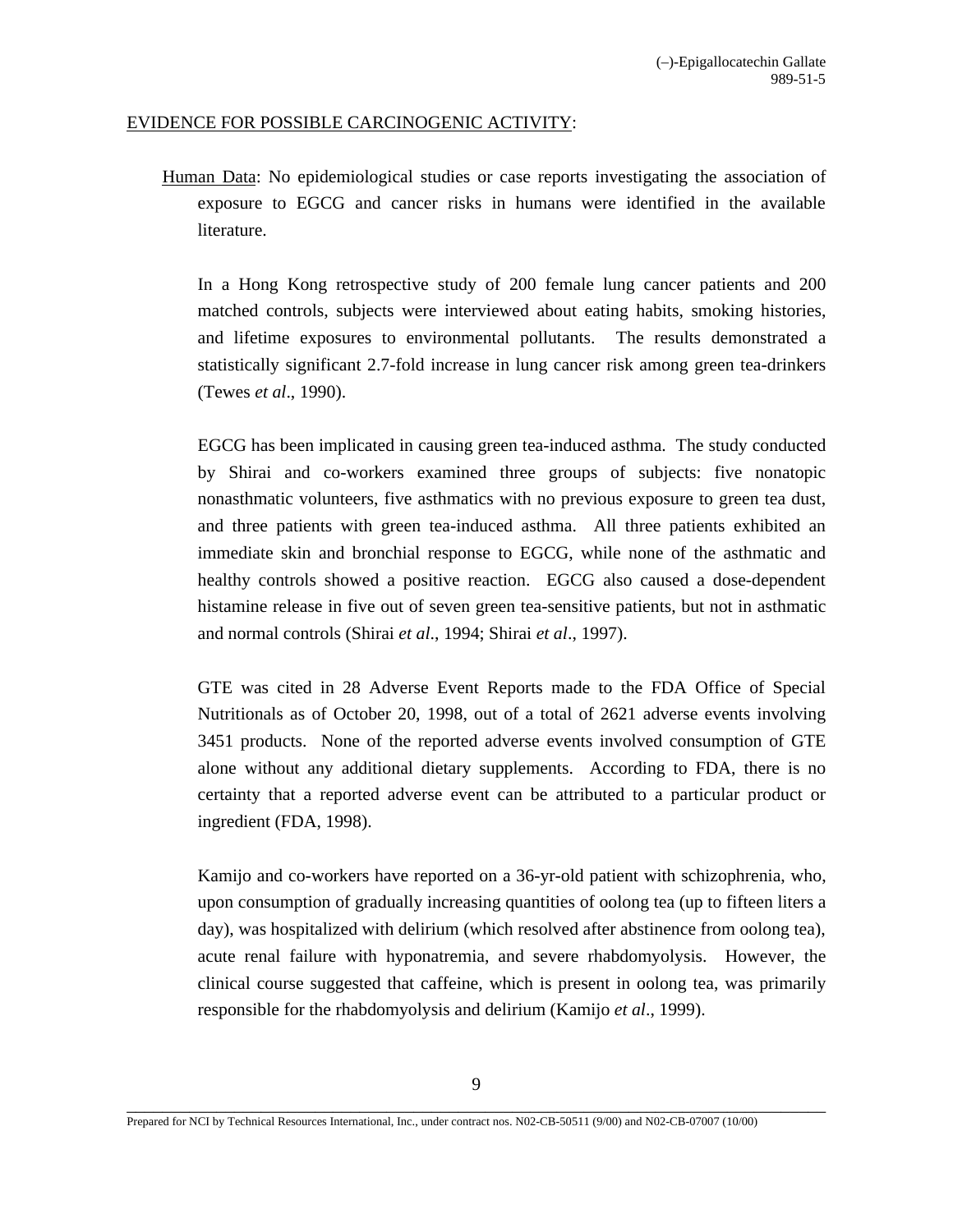#### Animal Data:

- *Acute Studies*. The oral LD<sub>50</sub> of EGCG in mice was reported as 2170 mg/kg bw (NLM, 1999).
- *Subacute Studies.* Stratton and co-workers report a study in which female BALB/c mice were dehaired by shaving or with a topical depilatory and treated daily with 1 – 10% of EGCG in Hydrophilic Ointment U.S.P. for 30 d. In chemically dehaired mice, EGCG induced dermal toxicity (manifested as erythema and papular lesions) by day 5 at the highest concentration. A 7% reduction in body weight was also observed. No toxicity was observed at the two lower concentrations or when mice were dehaired by shaving, leading to the conclusion that topical depilatories may potentiate the dermal toxicity of EGCG. No toxicity was observed in a similar experiment involving female SKH1 hairless mice (Stratton *et al*., 2000).
- *Carcinogenicity Studies*. In NIH Black rats, subcutaneous administration of the tannin fraction from *Camellia sinensis* for 78 wk, induced tumors at the injection site in 67 and 73% or males and females, respectively (P < 0.005) (Kapadia *et al*., 1976). However, in 6 – 8-wk-old male Swiss mice, observed until death, various tea fractions did not produce tumors when injected subcutaneously at  $1 - 2$ mg/animal/d for 5 d/wk for an unspecified period of time (probably fifteen months). In the same study, the tea fractions administered by gavage 5 d/wk for fifteen months did not increase the tumor incidence (Nagabhushan *et al*., 1991).

Hirose and co-workers examined the effects of dietary administration of green tea catechins to F344 male rats treated with carcinogens in a multi-organ carcinogenesis model. Carcinogenesis of the small intestine was inhibited by catechins. However, they increased hepatocarcinogenesis when applied both during (0.1 or 1% catechins) and after (1% catechins) carcinogen exposure, as was evident by a significant increase in the numbers of glutathione S-transferase placental form-positive liver foci per  $cm<sup>2</sup>$ . Incidences and/or multiplicity of lung tumors increased in groups of animals treated with catechins, although the values were not significantly different from the controls (Hirose *et al*., 1993).

In a 567-day study, male and female CD-1 mice were painted once with benzo $[a]$ pyrene (BP), then three times a day with black tea infusion. Treatment

Prepared for NCI by Technical Resources International, Inc., under contract nos. N02-CB-50511 (9/00) and N02-CB-07007 (10/00)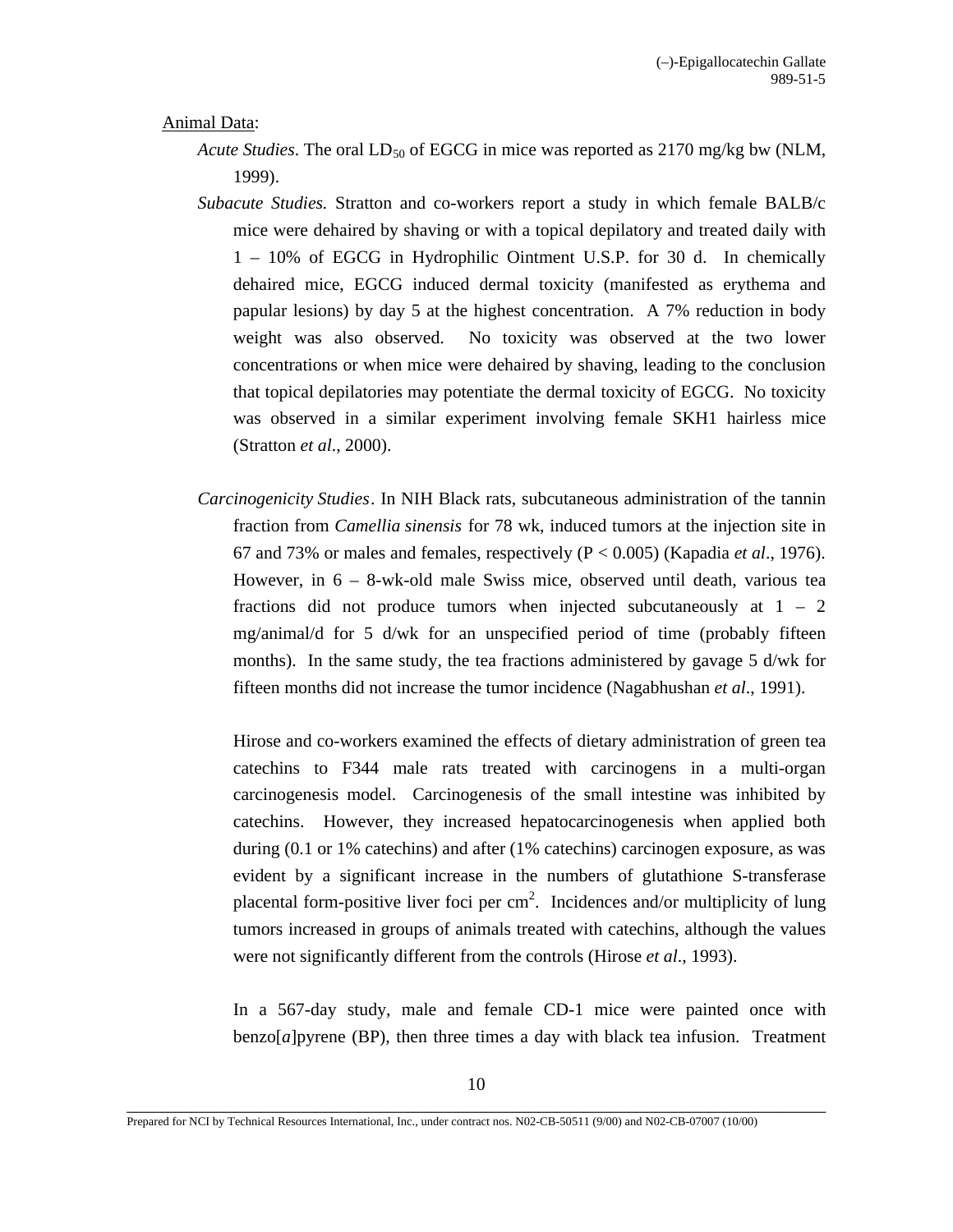with tea (but not gallic or tannic acid) significantly shortened the latency of skin tumors, especially squamous cell carcinomas, as compared to the tea-untreated controls (Bogovski & Day, 1977).

- Short-Term Tests: Review of the available information on EGCG and GTE mutagenicity, reported in the available literature, has yielded equivocal data. The results of EGCG, green tea, and black tea genotoxicity studies are summarized in Table 2.
- Metabolism: *Human Studies*. Some pharmacokinetic studies of orally administered tea polyphenols have been conducted. In a 56-day study with ten healthy adult subjects, green tea consumption resulted in the highest fecal and urinary excretions, as well as highest retention and blood concentrations of polyphenols, as compared to black tea, decaffeinated black tea, and no tea treatment. The results of this study demonstrate that green tea polyphenols are at least partially absorbable (Brown, 1999).

Nakagawa and co-workers showed a dose-dependent increase in plasma concentration of EGCG administered to healthy volunteers (Nakagawa *et al*., 1997)

Prepared for NCI by Technical Resources International, Inc., under contract nos. N02-CB-50511 (9/00) and N02-CB-07007 (10/00)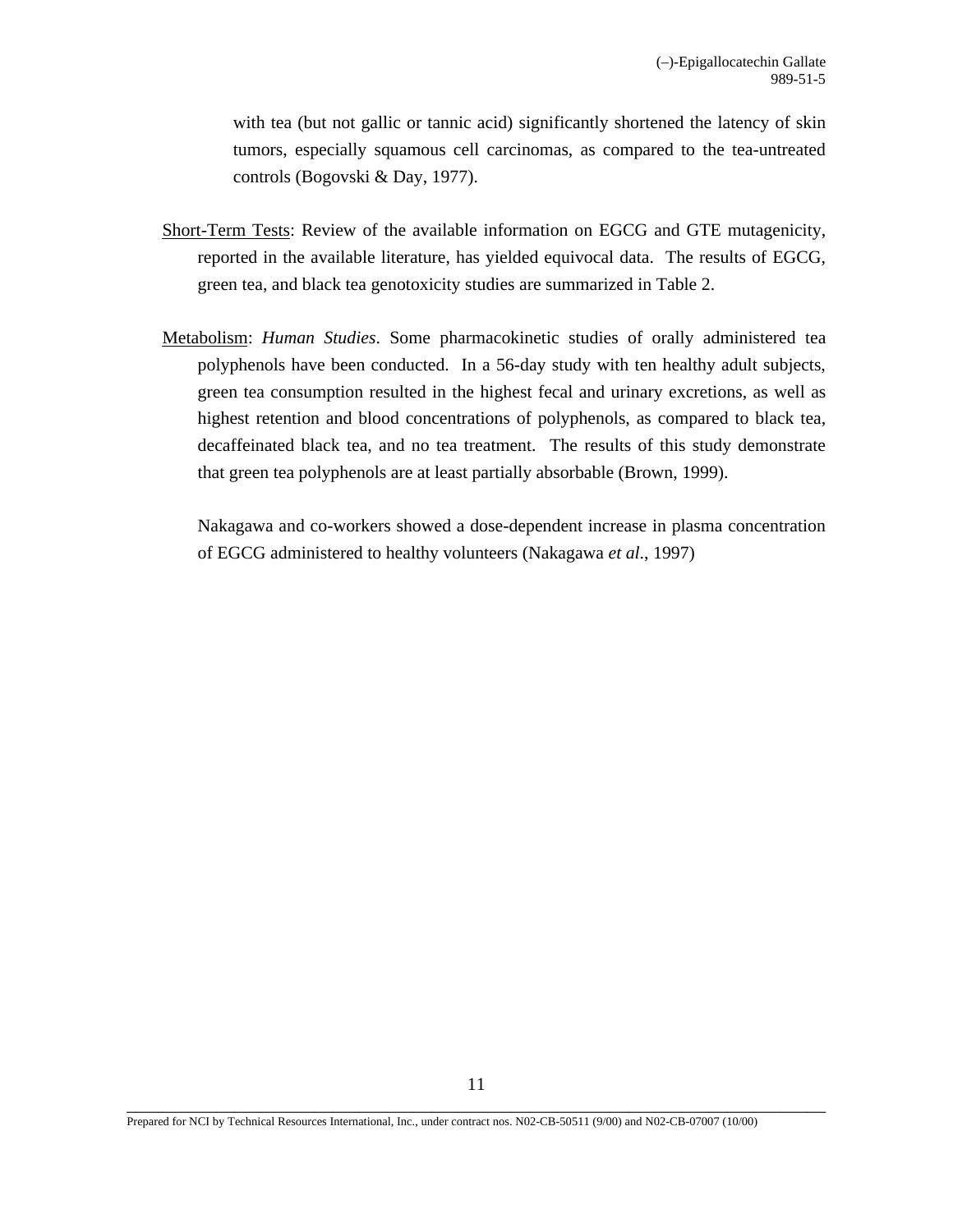| Preparation                               |              | <b>Test system/strain</b> | rabic 2. Genotomeny staures of EGCG and ica.<br>Dose; study details | <b>Result</b>           | <b>References</b> |
|-------------------------------------------|--------------|---------------------------|---------------------------------------------------------------------|-------------------------|-------------------|
| tested                                    |              | or cell line              | (activation, solvent,                                               |                         |                   |
|                                           |              |                           | schedule)                                                           |                         |                   |
|                                           |              |                           | <b>Endpoint: mutation</b>                                           |                         |                   |
| <b>EGCG</b>                               |              | S. typhimurium            | Ames test w S-9,                                                    | High dose $-$ positive; | Weisburger,       |
|                                           | <b>TA100</b> |                           | dose not reported                                                   | low dose - negative     | 1996              |
| Green tea                                 |              | S. typhimurium            | Ames test w/wo S-9,                                                 | Negative                | Yamane et         |
| extract                                   |              | TA98, TA100               | $0 - 5000$ mg/plate                                                 |                         | al., 1996         |
| Green and                                 |              | S. typhimurium            | Ames test w/wo S-9,                                                 | Positive only with      | Tewes et al.,     |
| black tea                                 |              | TA98, TA100               | $0 - 1.0$ ml/plate                                                  | cell-free extract of    | 1990              |
| infusions                                 |              |                           | infusion of $4$ g/150 ml                                            | cecal bacteria w/wo     |                   |
|                                           |              |                           | water                                                               | $S-9$                   |                   |
| <b>Black</b> tea                          |              | S. typhimurium            | Ames test w/wo S-9,                                                 | Negative                | Nagabhusha        |
|                                           |              | TA98, TA100,              | $0 - 550$ mg/plate                                                  |                         | n et al., 1991    |
|                                           |              | TA1535, TA1538            |                                                                     |                         |                   |
| <b>Black</b> tea                          |              | D. melanogaster           | Somatic mutation and                                                | Positive                | Graf et al.,      |
|                                           | wing         |                           | recombination test                                                  |                         | 1994              |
|                                           |              |                           | $(SMART), 0 - 40\%$                                                 |                         |                   |
|                                           |              |                           | (w/v)                                                               |                         |                   |
|                                           |              |                           | Endpoint: sister chromatid exchange (SCE)                           |                         |                   |
| <b>EGCG</b>                               |              | Chinese hamster cells     | $20 \text{ mg/ml}$                                                  | Potentiated             | Imanishi et       |
|                                           |              |                           |                                                                     | mitomycin C-induced     | al., 1991         |
|                                           | <b>SCE</b>   |                           |                                                                     |                         |                   |
|                                           |              |                           | Endpoint: chromosomal aberrations (CA)                              |                         |                   |
|                                           |              | Chinese hamster cells     | $20 \text{ mg/ml}$                                                  | Potentiated             | Imanishi et       |
| <b>EGCG</b>                               |              |                           |                                                                     | mitomycin C-induced     | al., 1991         |
|                                           |              |                           |                                                                     | CA                      |                   |
| <b>Black</b> tea                          |              | Swiss mouse bone          | $1.756$ mg/0.16 ml                                                  | Mildly clastogenic      | Mukherjee et      |
| infusion                                  |              | marrow cells              | distilled water, by                                                 |                         | al., 1997         |
|                                           |              |                           | gavage, 2X/d, 7 d                                                   |                         |                   |
| <b>Endpoint: DNA damage</b>               |              |                           |                                                                     |                         |                   |
| <b>EGCG</b>                               |              | pBR322plasmid             | $0 - 0.1$ mM                                                        | <b>Potentiated DNA</b>  | Ohshima et        |
|                                           |              |                           |                                                                     | single strand breaks    | al., 1998         |
|                                           |              |                           |                                                                     | by diethanolamine       |                   |
|                                           |              |                           |                                                                     | <b>NONOate</b>          |                   |
| <b>Endpoint: microsomal degranulation</b> |              |                           |                                                                     |                         |                   |
| Green tea infusion                        |              | Isol. Wistar rat          | 40 mg/ml in vitro                                                   | Positive                | Minocha et        |
|                                           |              | liver                     |                                                                     |                         | al., 1986         |
|                                           |              | microsomes                |                                                                     |                         |                   |
| Green tea infusion                        |              | Wistar rats (in           | 160 mg/kg bw $1X$ sc,                                               | Positive                | Minocha et        |
|                                           |              | vivo study)               | rats sacrificed after 10                                            |                         | al., 1986         |
|                                           |              |                           | hr and microsomes                                                   |                         |                   |
|                                           |              |                           | prepared                                                            |                         |                   |

# **Table 2. Genotoxicity studies of EGCG and tea.**

\_\_\_\_\_\_\_\_\_\_\_\_\_\_\_\_\_\_\_\_\_\_\_\_\_\_\_\_\_\_\_\_\_\_\_\_\_\_\_\_\_\_\_\_\_\_\_\_\_\_\_\_\_\_\_\_\_\_\_\_\_\_\_\_\_\_\_\_\_\_\_\_\_\_\_\_\_\_ Prepared for NCI by Technical Resources International, Inc., under contract nos. N02-CB-50511 (9/00) and N02-CB-07007 (10/00)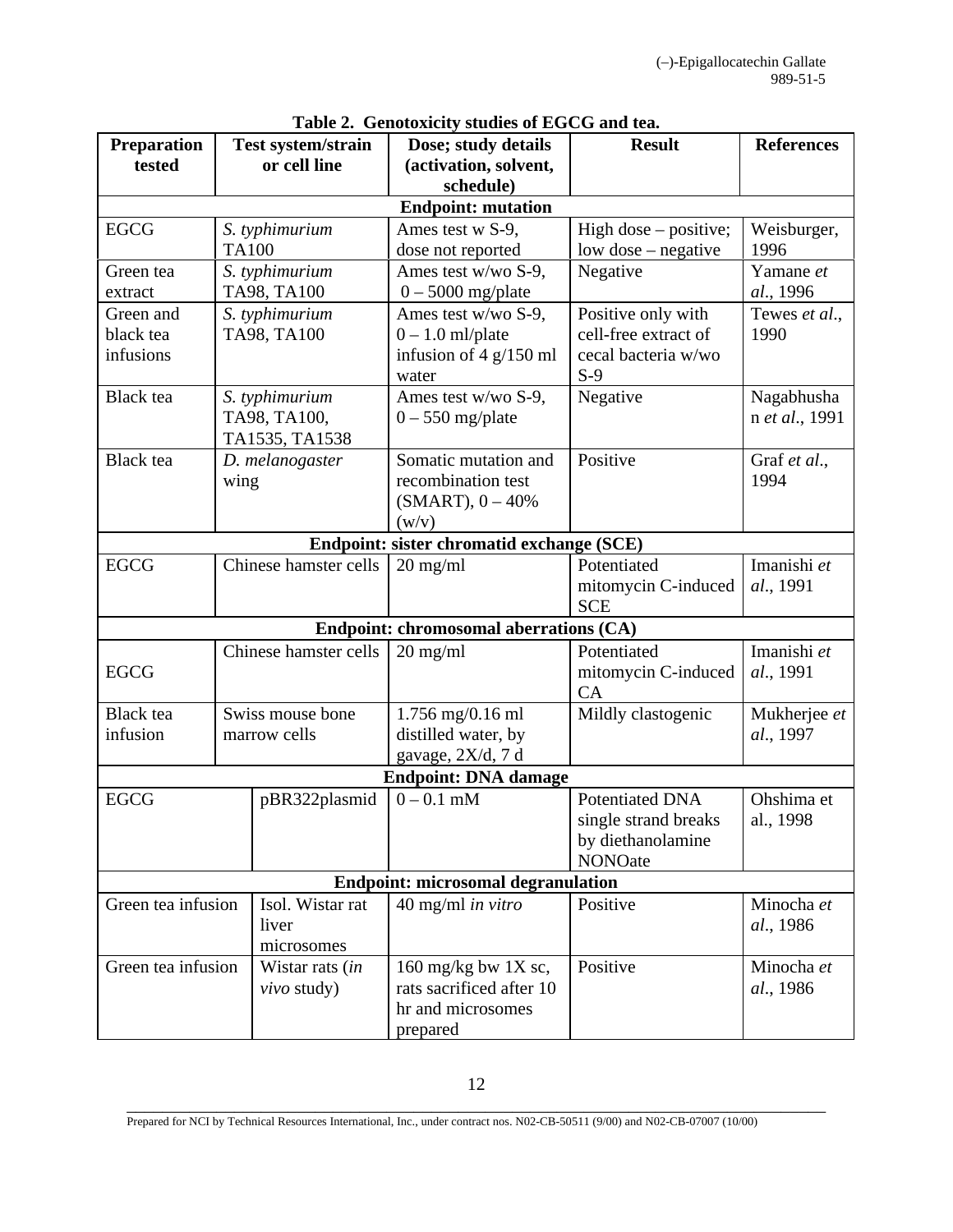In a study with eighteen individuals given 1.5, 3.0, or 4.5 g of decaffeinated green tea in 500 ml of water, the time-dependent maximum plasma concentrations  $(C_{\text{max}})$  and urinary excretions of tea catechins were measured. Plasma concentration values reached  $C_{\text{max}}$  at 1.4 – 2.4 hr after ingestion in a dose-dependent manner, approaching a plateau at the 3.0 g dose. The half-life of EGCG was approximately  $5 - 5.5$  hr, almost twice that of epigallocatechin (EGC) and epicatechin, both of which, unlike EGCG, were excreted in the urine (Brown, 1999).

When an infusion of green tea containing approximately 400 mg of catechins was given to healthy volunteers, EGCG was detected in plasma samples, reaching  $C_{\text{max}}$  at two hours post-administration. Urine samples collected at 6 – 48 hr contained detectable amounts of catechin metabolites totaling 60 mg (Brown, 1999).

When eighteen healthy adults consumed eight cups per day of green tea, black tea, black tea with milk, or water, for three days, a gradual increase in plasma catechin levels in the mornings and evenings was observed. The levels declined overnight when no tea was consumed. Green tea catechins were mainly found in the protein-rich fraction of plasma (60%) and in high-density lipoproteins (23%). Addition of milk to black tea did not affect any of the parameters measured (van het Hof *et al*., 1999).

In another study with six healthy volunteers, peak saliva levels of EGCG  $(4.8 - 22.0$ µg/ml) were observed within six minutes following oral consumption of green tea infusion. These levels were two orders of magnitude higher than those in the plasma, although the half-life of salivary catechins was only  $10 - 20$  min. Interestingly, holding an EGCG solution in the mouth for a few minutes resulted in the presence of EGCG and EGC in the saliva and subsequently of EGC in urine, suggesting that EGCG was converted to EGC in the oral cavity and that both catechins were absorbed through the oral mucosa. A catechin esterase, which converts EGCG to EGC, was found in the saliva (Brown, 1999).

Animal Studies. A study on bioavailability of <sup>3</sup>H-EGCG in CD-1 mice revealed a wide distribution of radioactivity in multiple organs. Specifically, radioactivity was found in all reported EGCG target organs (digestive tract, liver, lung, pancreas, mammary

Prepared for NCI by Technical Resources International, Inc., under contract nos. N02-CB-50511 (9/00) and N02-CB-07007 (10/00)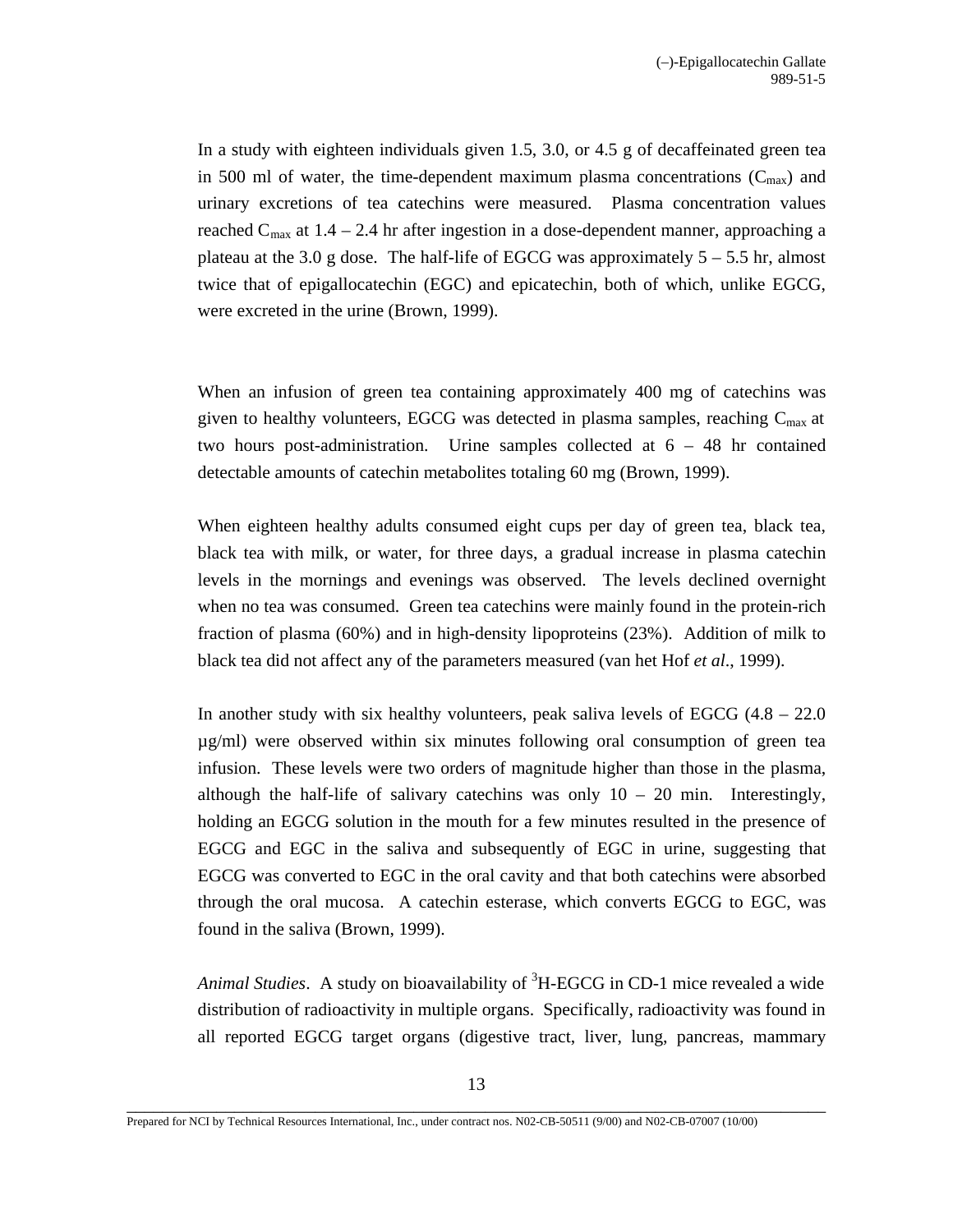gland, and skin), as well as in the brain, kidney, uterus, ovary, and testes. Significant amounts of radioactivity were found in various organs one hour after administration, and the levels gradually increased up to 24 hr. Within 24 hr, 6.6% of total administered radioactivity had been excreted in urine, 37.1% in feces (Suganuma *et al*., 1999).

Nakagawa and Miyazawa showed that EGCG administered via a stomach tube to male Sprague-Dawley rats was absorbed from the digestive tract, reaching detectable levels in the plasma, liver, brain, small intestinal mucosa, and colon mucosa, with the small intestinal mucosa constituting the most enriched tissue (Nakagawa and Miyazawa, 1997).

#### Other Biological Effects:

*Teratogenicity*. Neural tube defects, such as anencephaly and spina bifida, which are usually associated with folic acid and/or vitamin B12-deficiency (DiGiuseppi *et al*., 2000), have been linked to the maternal tea consumption during the periconceptional period (Correa *et al*., 2000). A study of 464 mothers of anencephalics and 1785 controls showed a significant (P<0.001) correlation between daily consumption of three or more cups of tea and the incidence of anencephaly (Fedrick, 1974). EGCG appeared to inhibit rat embryo limb bud cell differentiation in the *in vitro* micromass test (Flint & MacLean, 1994).

*Neuromuscular Effects*. Both black and green tea extracts have been reported to exhibit proconvulsive properties in mice, manifested in acceleration of the onset of convulsions, their prolongation, and increased mortality (Gomes *et al*., 1999). GTE facilitated skeletomotor function of innervated rat diaphragm at lower concentrations and exerted a paralytic effect at higher concentrations. GTE did not have any effect on denervated rat diaphragm. It was suggested that the polyphenol content of GTE was the active constituent responsible for the GTE effect on neuromuscular junctions (Das *et al*., 1997).

*Tumor Inhibition*. A vast amount of information on the chemopreventive effects of EGCG and other tea catechins has been accumulated over the past decade. EGCG is a subject of ongoing Phase IIb clinical trials for prevention of non-melanoma skin cancer, aimed at demonstrating that specific histopathologic and morphometric

Prepared for NCI by Technical Resources International, Inc., under contract nos. N02-CB-50511 (9/00) and N02-CB-07007 (10/00)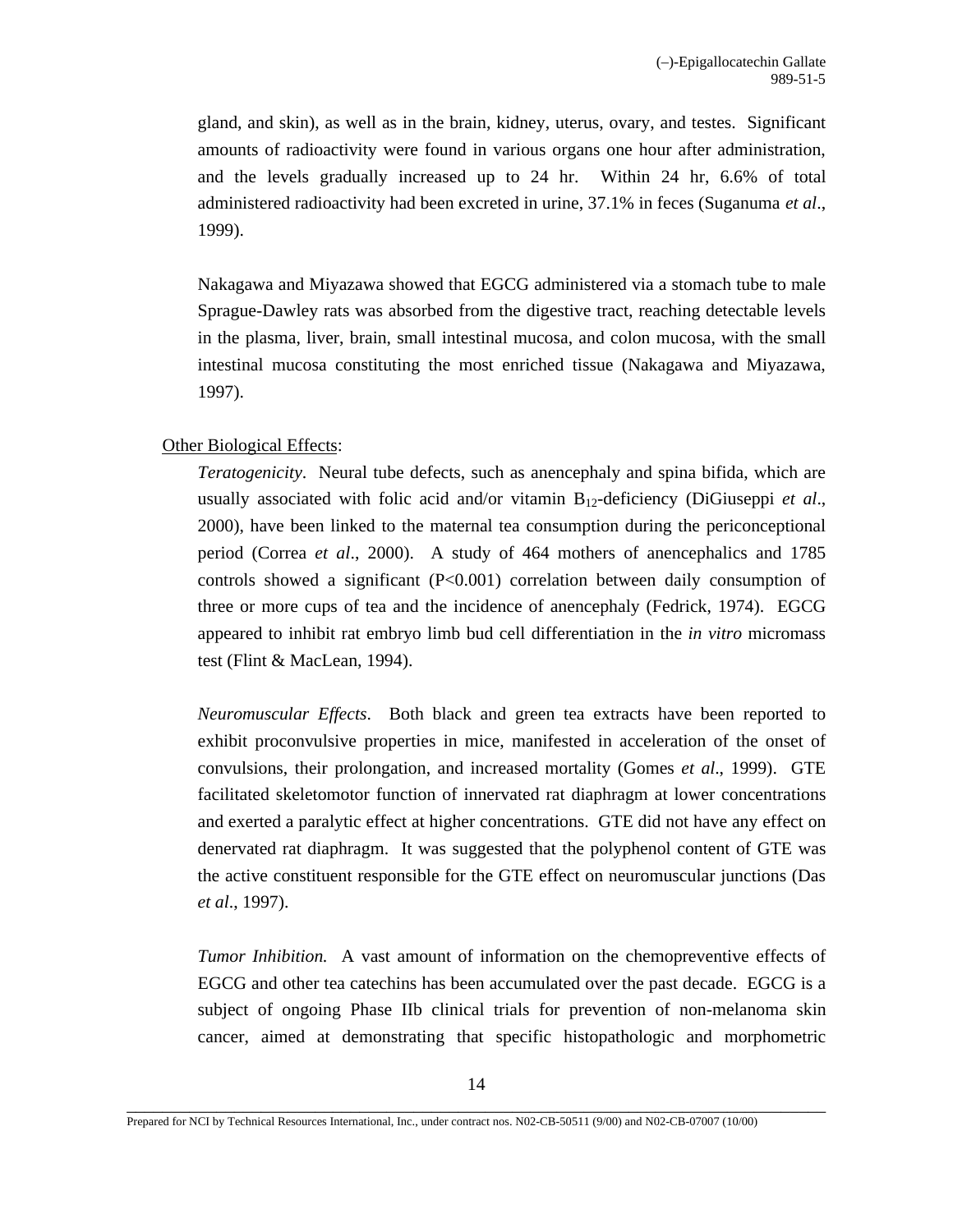abnormalities, genetic alterations, and immunohistochemical biomarker changes can be safely modulated by chemoprevention agents (Levine *et al*., 2000). Selected tumor inhibition data on EGCG are presented in Table 3.

*Antimutagenic Properties*. EGCG exhibited significant dose-dependent antimutagenic activity against *N*-methyl-*N*'-nitro-*N*-nitrosoguanidine (MNNG), *N*-nitroso-*N*methylurea (MNU), folpet, captan, 9-aminoacridine (9AA), 4-nitroquinoline-*N*-oxide (4-NQNO), and BP, as assessed by Ames test (Hour *et al*., 1999). EGCG also suppressed aflatoxin B1-induced chromosomal aberrations in rat bone marrow cells *in vivo* when administered 24 hr prior to the carcinogen injection (Ito and Fujie, 1991).

It has been suggested that EGCG and other tea catechins suppress tumor promotion by inhibiting the release of tumor necrosis factor-*a*, which is believed to stimulate tumor promotion and progression of initiated cells as well as premalignant cells (Fujiki *et al*., 2000). Furthermore, EGCG was shown to reduce specific binding of both the 12-*O*tetradecanoylphorbol-13-acetate (TPA)-type and the okadaic acid-type tumor promoters (the two major classes of tumor-promoting agents) to their receptors. This "sealing" effect of EGCG is achieved by its interaction with the phospholipid bilayer of the cell membrane (Fujiki *et al*., 1999).

Prepared for NCI by Technical Resources International, Inc., under contract nos. N02-CB-50511 (9/00) and N02-CB-07007 (10/00)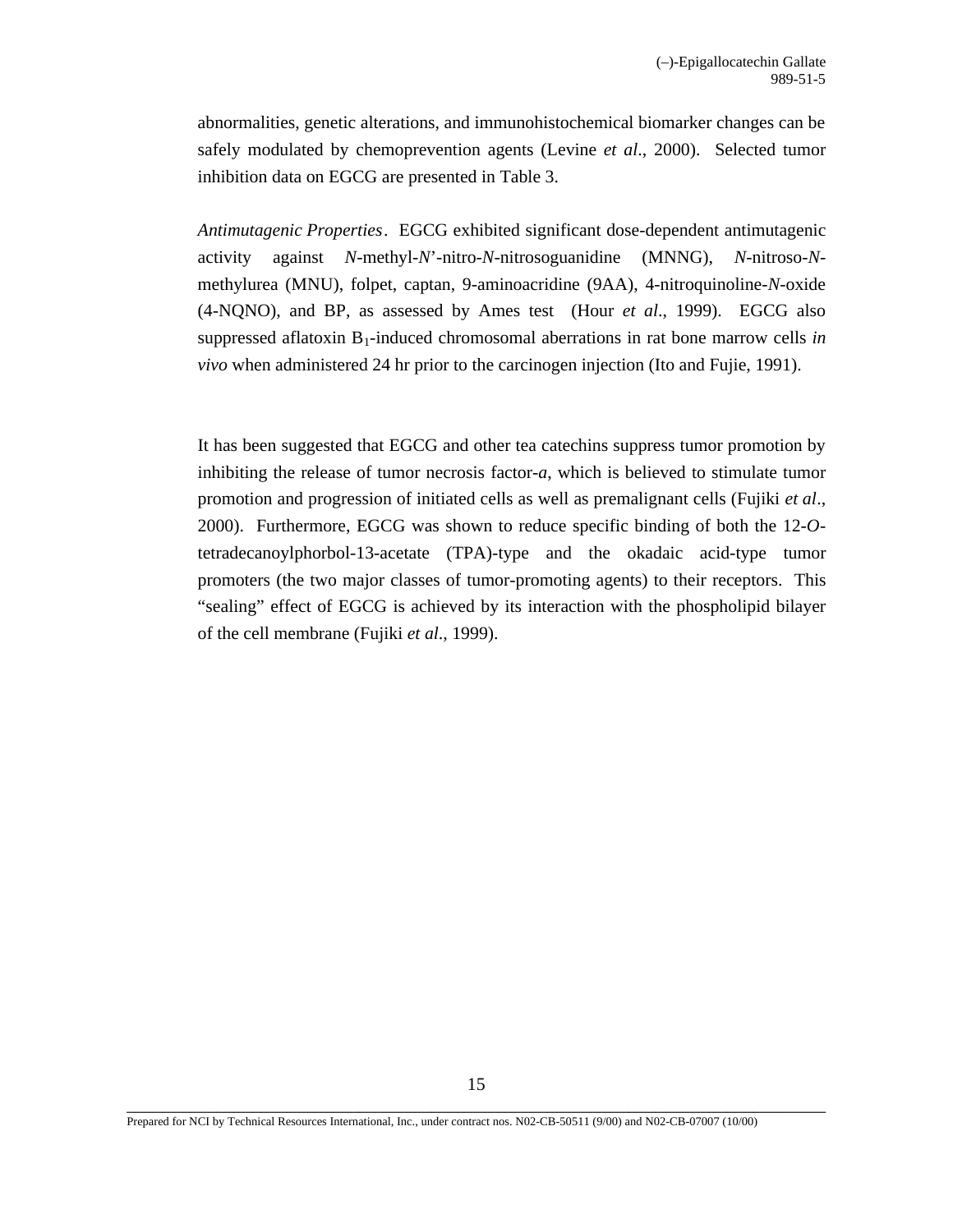| <b>Species</b> | Strain/     | Dose/route of                                           | Carcinogen/route/                    | <b>Results</b>       | Ref.                |
|----------------|-------------|---------------------------------------------------------|--------------------------------------|----------------------|---------------------|
|                | <b>sex</b>  | administration/duration                                 | dose                                 |                      |                     |
| Mouse          | C57BL/male  | $0.15$ mg/mouse/d in                                    | N-Ethyl-N'-nitro-N-                  | Inhibited            | NLM,                |
|                |             | drinking water for 12 wk                                | nitrosoguanidine                     | incidence of         | 2000                |
|                |             |                                                         | (ENNG), 100 mg/L                     | duodenal             |                     |
|                |             |                                                         | for 4 wk in drinking                 | tumors               |                     |
|                |             |                                                         | water                                |                      |                     |
| Mouse          | C57BL/male  | $0.005\%$ in diet for 12 wk                             | ENNG, 100 mg/L for Inhibited         |                      | NLM,                |
|                |             |                                                         | 4 wk in drinking                     | incidence of         | 2000                |
|                |             |                                                         | water                                | duodenal             |                     |
|                |             |                                                         |                                      | tumors               |                     |
| Mouse          | Strain A/   | 560 ppm in drinking water                               | $\overline{4}$ -                     | Inhibited            | NLM,                |
|                | female      | for 13 wk                                               | (Methylnitrosamino)- multiplicity of |                      | 2000                |
|                |             |                                                         | $1-(3-pyridy]-1-$                    | lung tumors          |                     |
|                |             |                                                         | butanone, 11.65                      |                      |                     |
|                |             |                                                         | mg/kg 3X/wk for 10                   |                      |                     |
|                |             |                                                         | wk, gavage                           |                      |                     |
| Mouse          | SENCAR/     | 5 µmol/0.2 ml acetone $1X/d$ Initiator: 7,12-           |                                      | Inhibited            | NLM,                |
|                | female      | for 7d prior to carcinogen,                             | dimethylbenz- $[a]$ -                | multiplicity of      | 2000                |
|                |             | dermal                                                  | anthracene (DMBA),                   | skin tumors          |                     |
|                |             |                                                         | 10 nmol/0.2 ml                       |                      |                     |
|                |             |                                                         | acetone 1X, dermal                   |                      |                     |
|                |             |                                                         | Promoter: 12-O-                      |                      |                     |
|                |             |                                                         | tetradecanoylphorbol-                |                      |                     |
|                |             |                                                         | 13-acetate (TPA), 3.2                |                      |                     |
|                |             |                                                         | nmol/0.2 ml acetone                  |                      |                     |
|                |             |                                                         | 2X/wk, dermal                        |                      |                     |
| Mouse          |             | C3H/HENCR 0.05% in drinking water for None              |                                      | Inhibited            | NLM,                |
|                |             | 58 wk                                                   |                                      | incidence and        | 2000                |
|                | male $&$    |                                                         |                                      | multiplicity of      |                     |
|                | female      |                                                         |                                      | spontaneous          |                     |
|                |             |                                                         |                                      | tumors               |                     |
| Rat            | Wistar/male | 0.05% in drinking water for MNNG, 80 mg/L for Inhibited |                                      |                      | Yaman               |
|                |             | 15 wk                                                   | 28 wk in drinking                    | incidence and        | $e$ <i>et al.</i> , |
|                |             |                                                         | water                                | multiplicity of      | 1996                |
|                |             |                                                         |                                      | stomach tumors       |                     |
| Rat            | Wistar/male | $0.05\%$ in diet for 16 wk                              | ENNG, 80 mg/L for                    | Inhibited            | Yaman               |
|                |             |                                                         | 28 wk in drinking                    | incidence of         | $e$ <i>et al.</i> , |
|                |             |                                                         | water                                | stomach tumors       | 1996                |
| Rat            | Sprague-    | $0.5\%$ (58.4 – 81% EGCG)                               | DMBA, 50 mg/kg                       | Promotion of or NLM, |                     |
|                | Dawley/     | in diet for 23 wk                                       | $1X$ , gavage                        | no effect on         | 2000                |
|                | female      |                                                         |                                      | mammary gland        |                     |
|                |             |                                                         |                                      | tumors               |                     |

# **Table 3. Tumor inhibition studies of EGCG**

Prepared for NCI by Technical Resources International, Inc., under contract nos. N02-CB-50511 (9/00) and N02-CB-07007 (10/00)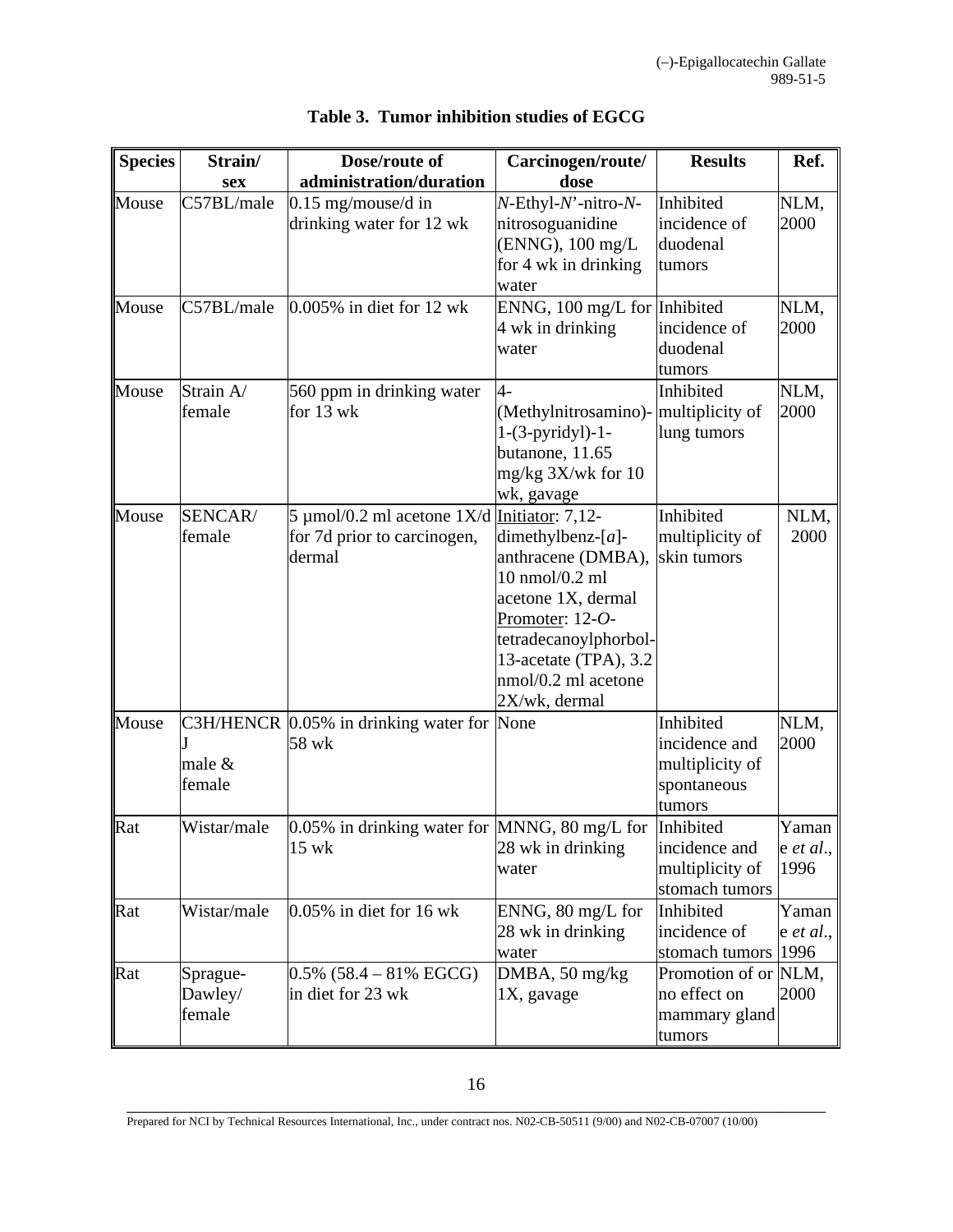*Antiangiogenic Effects*. Green tea consumption by animals inhibited vascular endothelial growth factor (VEGF)-induced angiogenesis. EGCG was able to inhibit endothelial cell growth *in vitro* and the angiogenesis process *in vivo* (L'Allemain, 1999). It has been suggested that the mechanism of anti-angiogenic action of EGCG involves urokinase inhibition (Swiercz *et al*., 1999).

*Antihepatotoxic Effects*. Green tea has been shown to inhibit chemically induced hepatic tissue damage in rodents. A 2% green tea infusion, given to male rats or mice as drinking water prior to the chemical treatment, inhibited the hepatotoxicity induced by intraperitoneal administration of 2-nitropropane, galactosamine, and pentachlorophenol (Hasegawa *et al*., 1998).

*Antiproliferative/Apoptotic Effects*. EGCG has been shown to induce growth arrest and/or apoptosis in various cell lines. Treatment of prostate cancer cell lines DU145 and LNCaP with EGCG resulted in a dose-dependent apoptosis (Gupta *et al*., 2000). DNA flow cytometric analysis indicated that  $30 \mu M$  of EGCG blocked cell cycle progression at the G1 phase in MCF-7 human breast carcinoma cells, perhaps via inhibition of cyclin-dependent kinases 2 and 4 or induction of their inhibitors p21 and p27 (Liang *et al*., 1999).

Peripheral blood T lymphocytes from adult T-cell leukemia patients and a transformed T cell line KODV, but not normal human peripheral blood lymphocytes, treated with 27 µg/ml of either GTE or EGCG, exhibited DNA fragmentation characteristic of apoptosis (Li *et al*., 2000). EGCG also inhibited the proliferation and viability of HTB-94 human chondrosarcoma cells (in a dose-dependent manner) and induced apoptosis. These effects were suggested to be mediated by caspase-3, thus providing a possible mechanistic explanation for the antitumor properties of EGCG (Islam *et al*., 2000).

*Antioxidant/Free Radical Scavenging Effects*. Most of the potentially beneficial effects of tea catechins are attributed to their antioxidant properties, i.e. their ability to scavenge free radicals to produce a phenoxyl radical, as shown in Figure 1 (adapted from Pietta *et al*., 1996).

Prepared for NCI by Technical Resources International, Inc., under contract nos. N02-CB-50511 (9/00) and N02-CB-07007 (10/00)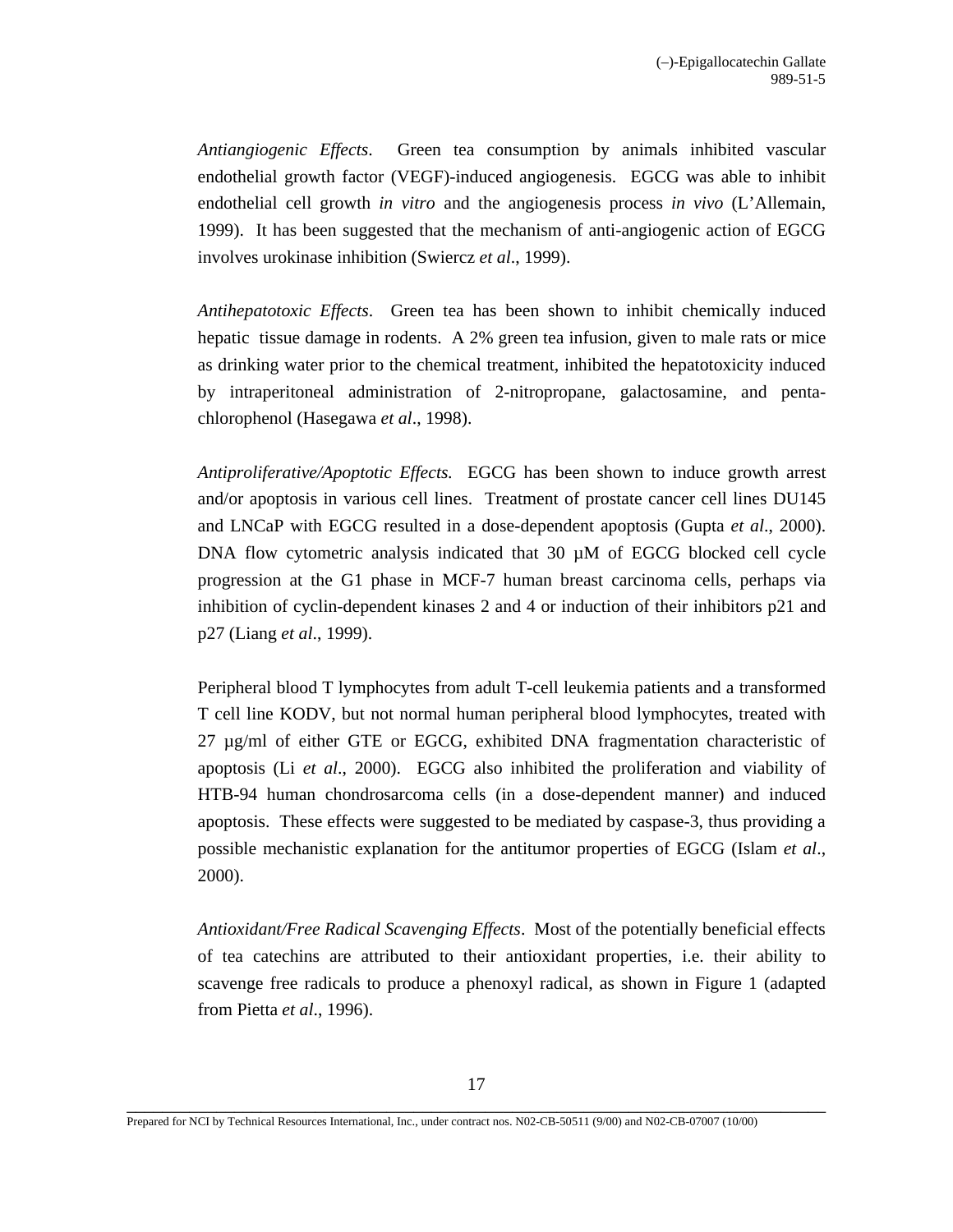

**Figure 1. Free radical (R•) scavenging by flavonoids.** 

The free radical scavenging properties of catechins have been well studied, particularly during the last decade. The early evidence of antioxidative properties of EGCG came from the experimental data that showed EGCG-induced inhibition of soybean lipoxygenase (IC<sub>50</sub> = 10 – 20  $\mu$ M) (Ho *et al.*, 1992). Later, it was reported that EGCG inhibited TPA-induced oxidative DNA base modification in HeLa cells, inhibited Cu2+-mediated oxidation of low density lipoprotein (LDL), reduced *tert*-butyl hydroperoxide-induced lipid peroxidation, and blocked the production of reactive oxygen species derived from NADPH-cytochrome P450-mediated oxidation of the cooked meat carcinogen, 2-amino-3methylimidazo[4,5-*f*]quinoline (Surh, 1999).

Interestingly, while low concentrations of EGCG inhibited Jurkat T cell DNA damage caused by hydrogen peroxide or 3-morpholinosydnonimine (a peroxynitrite generator), at high concentrations EGCG itself induced cellular DNA damage (Johnson & Loo, 2000).

*Cardiovascular Effects*. Several flavonoids and related phenolics have been reported to inhibit either enzymatic or non-enzymatic lipid peroxidation, an oxidative process implicated in several pathologic conditions, including atherosclerosis (Pietta *et al*., 1996). In particular, tea polyphenols have been suggested to play a role in lowering the oxidation of LDL-cholesterol, with a consequent decreased risk of heart disease (Weisburger, 1999). In a cross-cultural correlation study of sixteen cohorts, known as the Seven Countries Study, the average flavanol intake was inversely correlated with mortality rates of coronary heart disease after 25 years of follow-up (Hertog *et al*., 1995; Hollman *et al*., 1999).

Prepared for NCI by Technical Resources International, Inc., under contract nos. N02-CB-50511 (9/00) and N02-CB-07007 (10/00)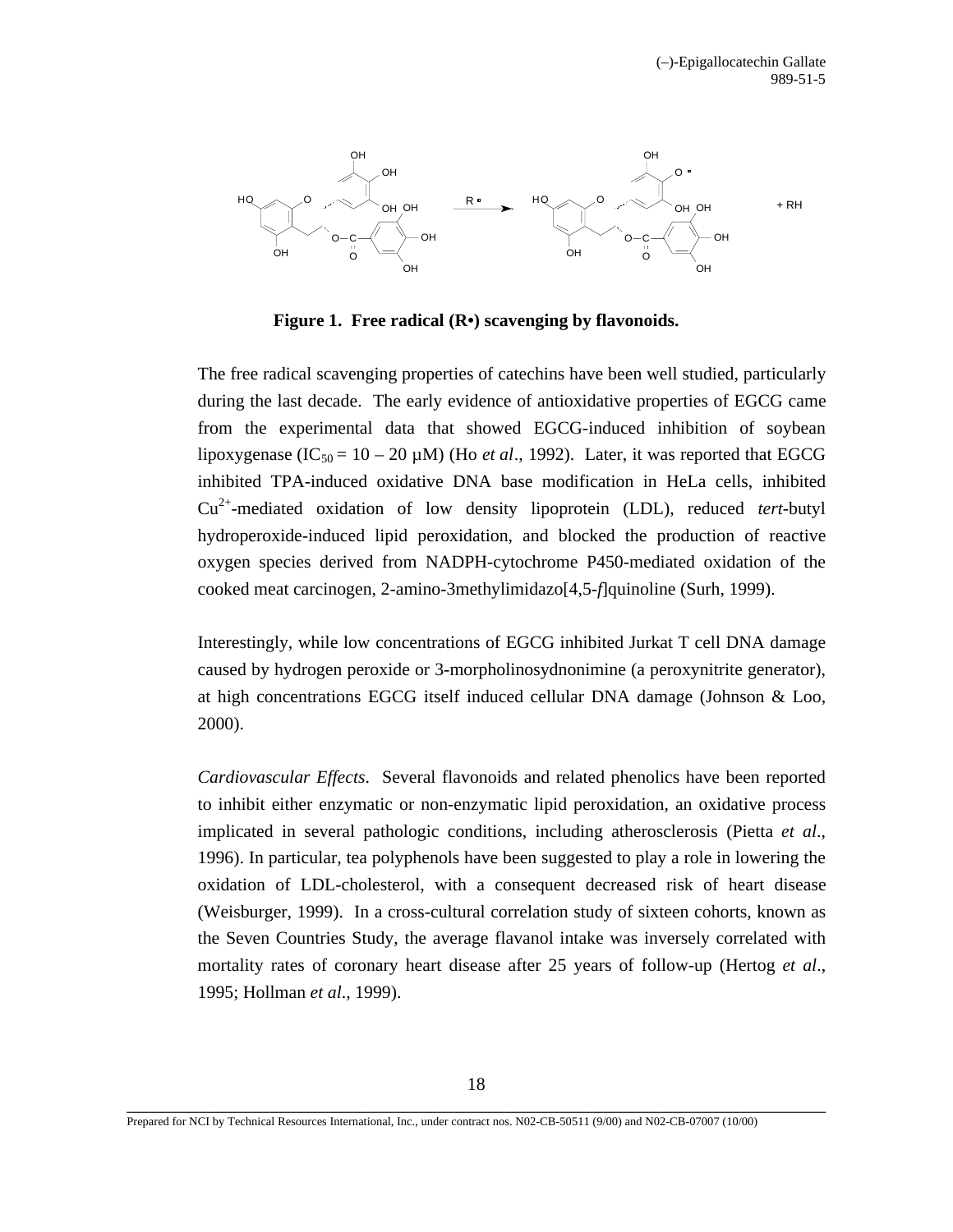Adding support to the observations in humans are the findings that in rats rendered hypercholesterolemic by excessive dietary fat, green tea polyphenols lowered blood cholesterol levels and reduced blood pressure in spontaneously hypertensive animals (Dreosti, 1996).

*Antibacterial and Immunomodulatory Effects*. A number of reports have alluded to the bactericidal, bacteriostatic, and/or antitoxic activity of EGCG and other tea components against *Bordetella pertussis* (Horiuchi *et al*., 1992), *Helicobacter pylori*  (Mabe *et al*., 1999), enterohemorrhagic *Escherichia coli* (Okubo *et al*., 1998), *Yersinia enterocolitica* (Yam *et al*., 1997), the oral bacterium *Porphyromonas gingivalis*  (Sakanaka *et al*., 1996), several species of *Mycoplasma* (Chosa *et al*., 1992), and even methicillin-resistant *Staphylococcus aureus* (Kono *et al*., 1994).

The data regarding immunomodulatory properties of EGCG remain somewhat contradictory. Some observations indicate that EGCG exerts strong anti-inflammatory effects on the host. For example, EGCG has been implicated in reducing ultraviolet radiation-induced inflammatory responses and infiltration of leukocytes in human skin (Katiyar *et al*., 1999) and blocking lipopolysaccharide (endotoxin)-induced tumor necrosis factor production and lethality in BALB/c mice (Yang *et al*., 1998). Other reports, however, point to pro-inflammatory characteristics of EGCG, such as stimulation of human monocyte and polymorphonuclear cell iodination and interleukin-1 production (Sakagami *et al*., 1992), as well as erythrocyte-dependent B cell mitogenicity (Zenda *et al*., 1997).

Structure-Activity Relationships: EGCG is structurally related to other tea flavanols, catechin, epicatechin, epicatechin gallate, and epigallocatechin, as well as to gallic acid. Catechin (CAS No. 154-23-4) has been tested for carcinogenicity in a two-year bioassay and was found to induce stomach tumors in F344 rats (NLM, 2000). Flavanols (except epigallocatechin) and gallic acid have been found genotoxic (NLM, 1999; NLM, 2000). In addition, investigations into the flavanol-induced tumor inhibition produced an extensive amount of data on the antitumorigenic properties of flavanols (NLM, 2000). Selected carcinogenicity, mutagenicity, and tumor modification data found in the available literature are presented in Table 4.

Prepared for NCI by Technical Resources International, Inc., under contract nos. N02-CB-50511 (9/00) and N02-CB-07007 (10/00)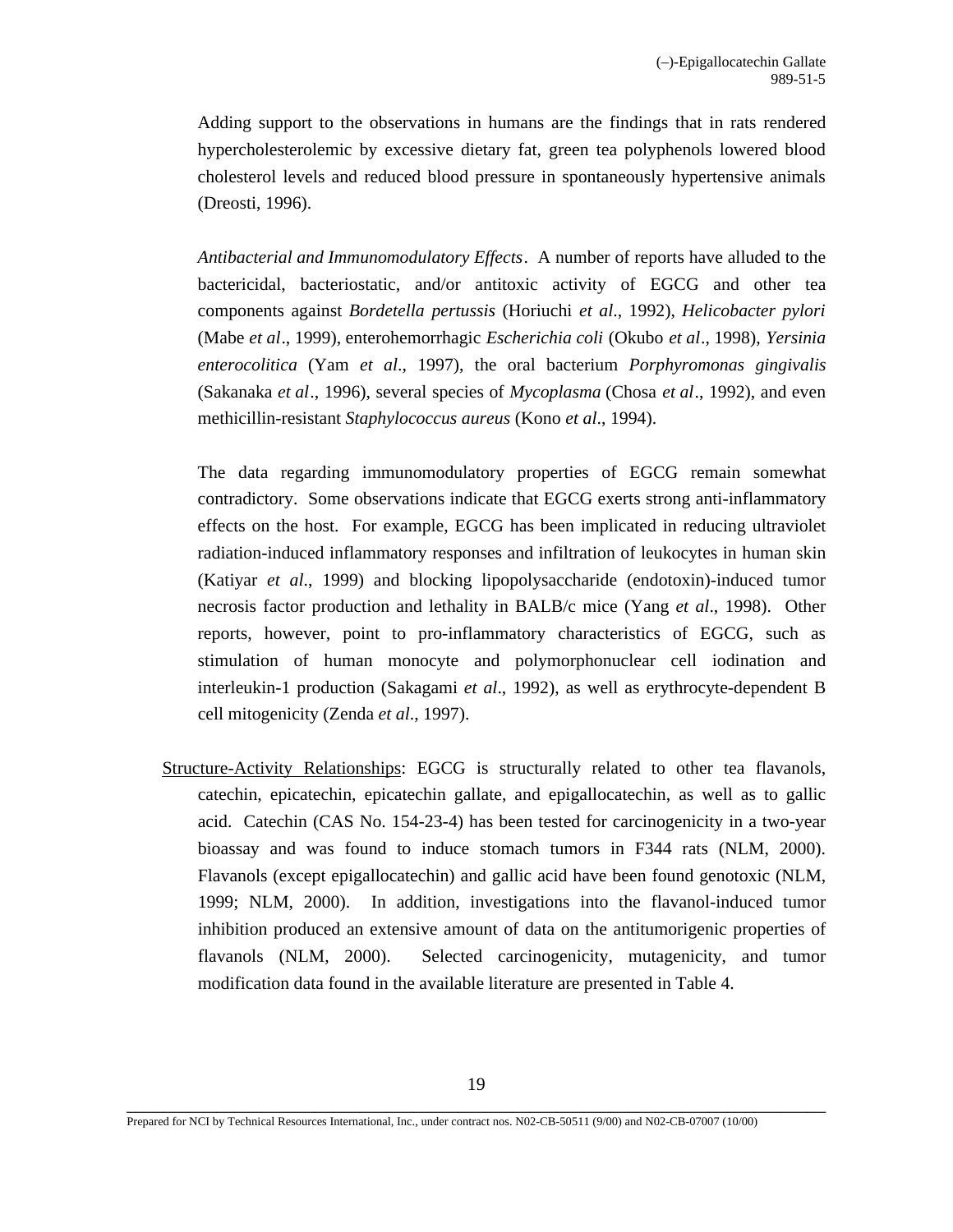| Compound                                 | Carcinogenicity                                                                                                                                                                                                                                       | <b>Mutagenicity Data</b>                                                                                                                                                                                                                                                                                                                      | <b>Tumor</b>                                                                                                                                                                                                                                                                                                                                                                                                                                                                                     |
|------------------------------------------|-------------------------------------------------------------------------------------------------------------------------------------------------------------------------------------------------------------------------------------------------------|-----------------------------------------------------------------------------------------------------------------------------------------------------------------------------------------------------------------------------------------------------------------------------------------------------------------------------------------------|--------------------------------------------------------------------------------------------------------------------------------------------------------------------------------------------------------------------------------------------------------------------------------------------------------------------------------------------------------------------------------------------------------------------------------------------------------------------------------------------------|
|                                          | Data                                                                                                                                                                                                                                                  |                                                                                                                                                                                                                                                                                                                                               | <b>Inhibition/Promotion/</b>                                                                                                                                                                                                                                                                                                                                                                                                                                                                     |
|                                          |                                                                                                                                                                                                                                                       |                                                                                                                                                                                                                                                                                                                                               | <b>Antimutagenicity Data</b>                                                                                                                                                                                                                                                                                                                                                                                                                                                                     |
| Epigallocatechin gallate<br>$[989-51-5]$ | No data found in<br>the available<br>literature                                                                                                                                                                                                       | Positive results in<br>Ames test at high<br>doses (Weisburger,<br>1996)<br>Potentiated<br>mitomycin C-<br>induced<br>chromosomal<br>aberrations and<br>sister chromatid<br>exchanges in<br>Chinese hamster<br>cells (Imanishi et al.,<br>1991)                                                                                                | Inhibited duodenal, lung,<br>and skin tumors in mice<br>and stomach tumors in<br>rats; did not inhibit<br>mammary gland tumors<br>in rats (see Table 3)                                                                                                                                                                                                                                                                                                                                          |
| Catechin [154-23-4]                      | Induced glandular<br>stomach<br>adenocarcinomas<br>in male and female<br>F344 rats given<br>2% in diet for 104<br>wk (NLM, 2000)<br>Promoted<br>forestomach and<br>glandular stomach<br>cancers in F344<br>rats initiated with<br>MNNG (NLM,<br>2000) | DNA repair in $E$ .<br>coli (NLM, 1999)<br>Sister chromatid<br>exchanges,<br>unscheduled DNA<br>synthesis, DNA<br>inhibition, sex<br>chromosome loss<br>and nondisjunction<br>in human<br>lymphocytes, and<br>positive results in<br>mouse and hamster<br>micronucleus test<br>(NLM, 1999)<br>Positive results in<br>Ames test (NLM,<br>1999) | <b>Inhibited DMBA-</b><br>initiated mammary gland<br>tumors in Wistar rats,<br>DMBA-initiated and<br>croton oil promoted skin<br>papillomas in Swiss mice<br>& BP-initiated<br>forestomach tumors in<br>Swiss mice (NLM, 2000)<br>Ineffective vs EHEN-<br>initiated liver or kidney<br>tumors in Wistar rats, vs<br>NHA-initiated pancreatic<br>adenocarcinomas, &<br>DMBA-initiated and<br>TPA-promoted dermal<br>tumors in CF-1 mice<br>(NLM, 2000)<br>Slightly reduced<br>mammary gland tumor |

# **Table 4. Carcinogenicity, mutagenicity, and tumor modification studies of EGCG and related compounds**

\_\_\_\_\_\_\_\_\_\_\_\_\_\_\_\_\_\_\_\_\_\_\_\_\_\_\_\_\_\_\_\_\_\_\_\_\_\_\_\_\_\_\_\_\_\_\_\_\_\_\_\_\_\_\_\_\_\_\_\_\_\_\_\_\_\_\_\_\_\_\_\_\_\_\_\_\_\_ Prepared for NCI by Technical Resources International, Inc., under contract nos. N02-CB-50511 (9/00) and N02-CB-07007 (10/00)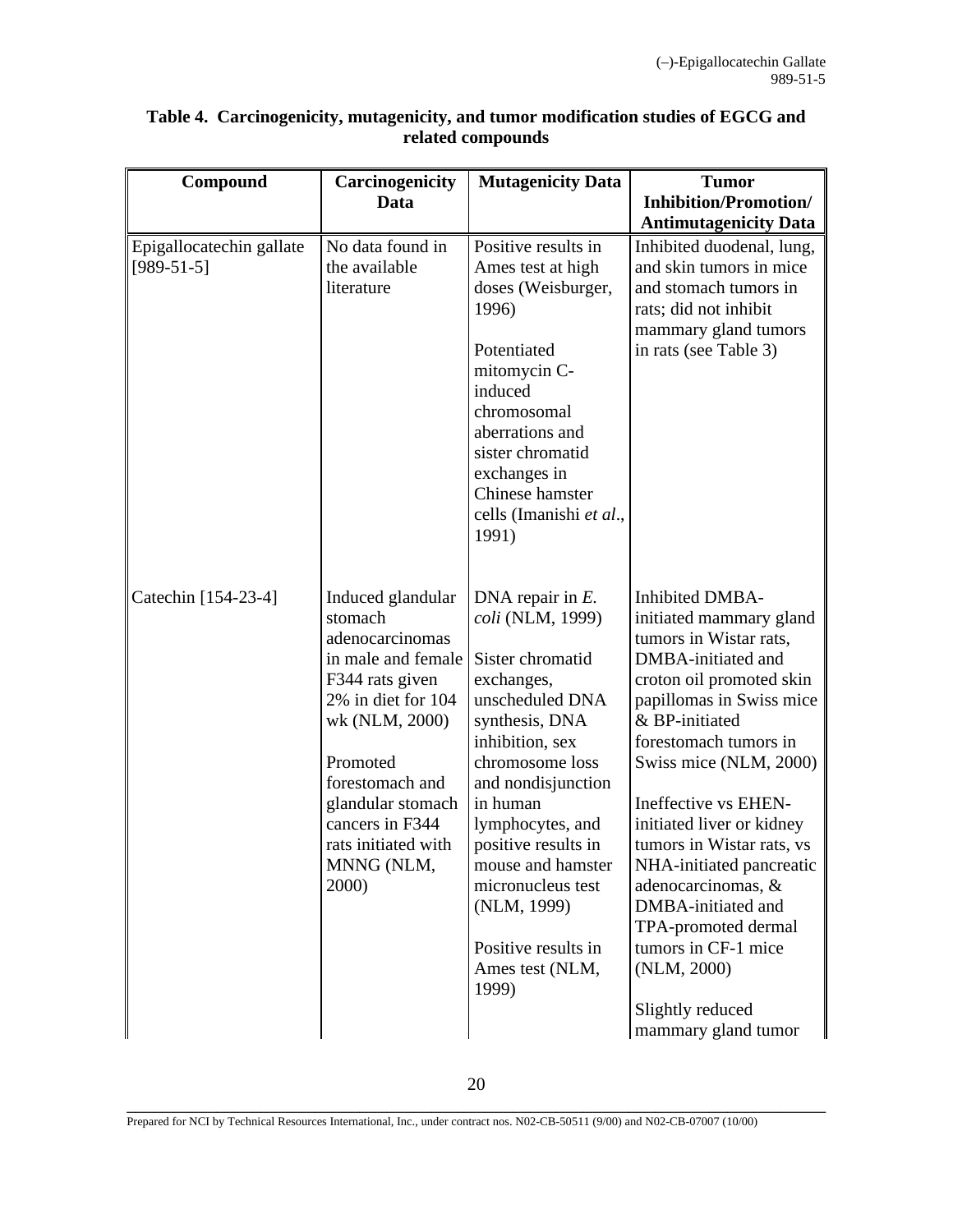|                                 |                                                        |                                                                      | incidence in C3H mice<br>given 2.5 mg/d in<br>drinking water for 15<br>months [ 8/20 vs 12/20]<br>(NLM, 2000)                                                        |
|---------------------------------|--------------------------------------------------------|----------------------------------------------------------------------|----------------------------------------------------------------------------------------------------------------------------------------------------------------------|
| Epicatechin [490-46-0]          | No information<br>found in the<br>available literature | Sister chromatid<br>exchanges in human<br>lymphocytes (NLM,<br>1999) | Inhibited multiplicity of<br>DMBA-initiated and<br>croton oil-promoted<br>dermal tumors in Swiss<br>mice and 3-MC-initiated<br>sarcomas in Swiss mice<br>(NLM, 2000) |
|                                 |                                                        |                                                                      | No effect on<br>mutagenicity of BP or IQ<br>in S. typhimurium w/wo<br>S-9 (Catterall et al.,<br>2000)                                                                |
| Epigallocatechin [970-<br>74-11 | No information<br>found in the<br>available literature | No information<br>found in the<br>available literature               | Inhibited multiplicity of<br>4-methylnitrosamino-1-<br>(3-pyridyl)-1-butanone-<br>initiated lung adenomas<br>in $A/J$ mice (NLM, 2000)                               |
|                                 |                                                        |                                                                      | Inhibited incidence and<br>multiplicity of ENNG-<br>initiated duodenal tumors<br>in C57BL mice (NLM,<br>2000)                                                        |
|                                 |                                                        |                                                                      | Inhibited incidence and<br>multiplicity of MNNG-<br>initiated stomach tumors<br>in Wistar rats (NLM,<br>2000)                                                        |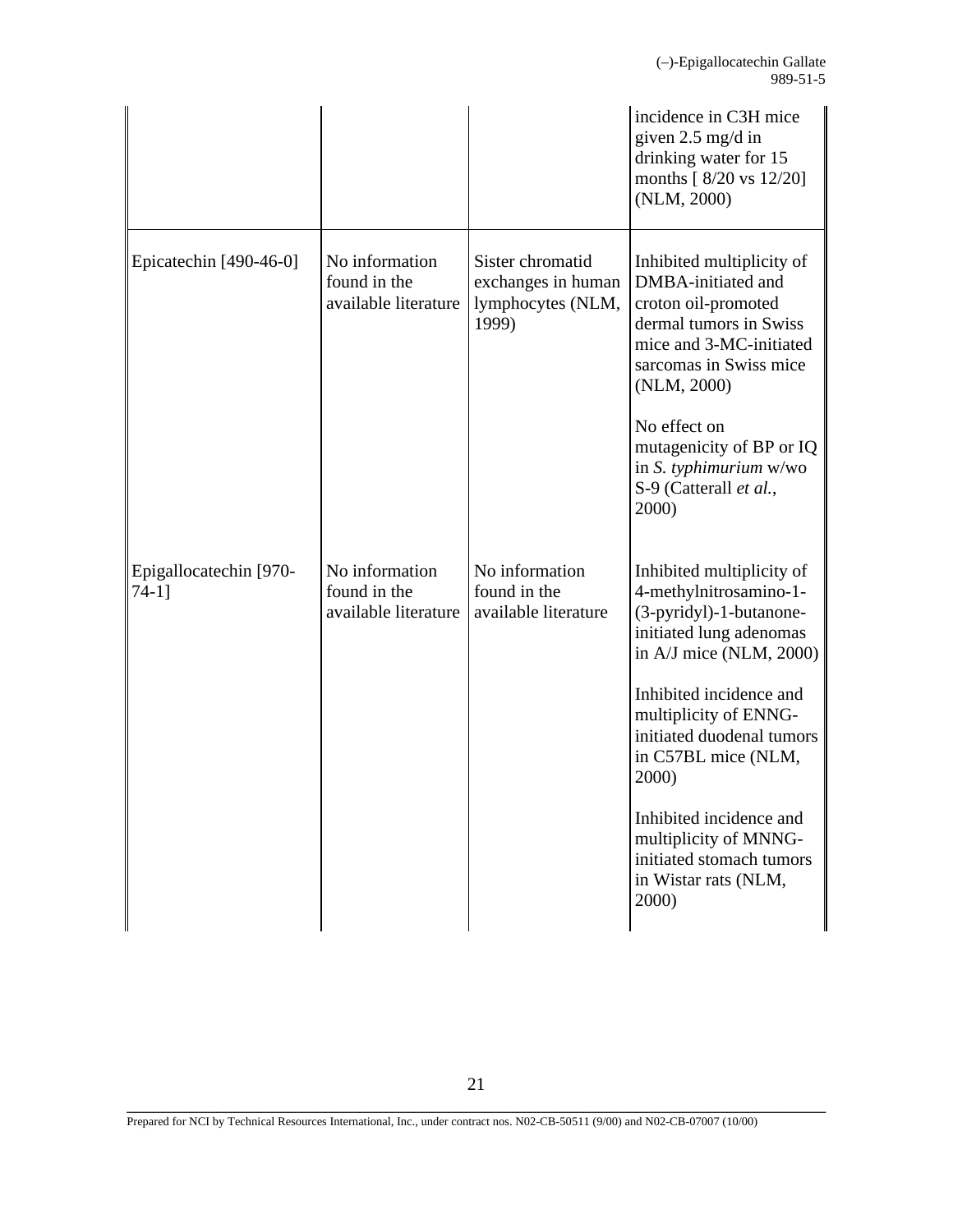| Gallic acid [149-91-7] | No information<br>found in the<br>available literature | Positive results in<br>Ames test at 100<br>$\mu$ g/plate (NLM,<br>1999)<br>Gene conversion and 2000)<br>mitotic<br>recombination in S.<br><i>cerevisiae</i> at 100<br>mg/L (NLM, 1999) | Inhibited incidence<br>and/or multiplicity of<br>lung and skin tumors in<br>Strain A, CD-1, CF-1 and<br>SENCAR mice (NLM, |
|------------------------|--------------------------------------------------------|----------------------------------------------------------------------------------------------------------------------------------------------------------------------------------------|---------------------------------------------------------------------------------------------------------------------------|
|                        |                                                        | Positive results in<br>cytogenetic analysis<br>in mouse (at 100<br>$\mu$ mol/kg ip) and<br>CHO cells (at 50<br>mg/L) (NLM, 1999)                                                       |                                                                                                                           |

Prepared for NCI by Technical Resources International, Inc., under contract nos. N02-CB-50511 (9/00) and N02-CB-07007 (10/00)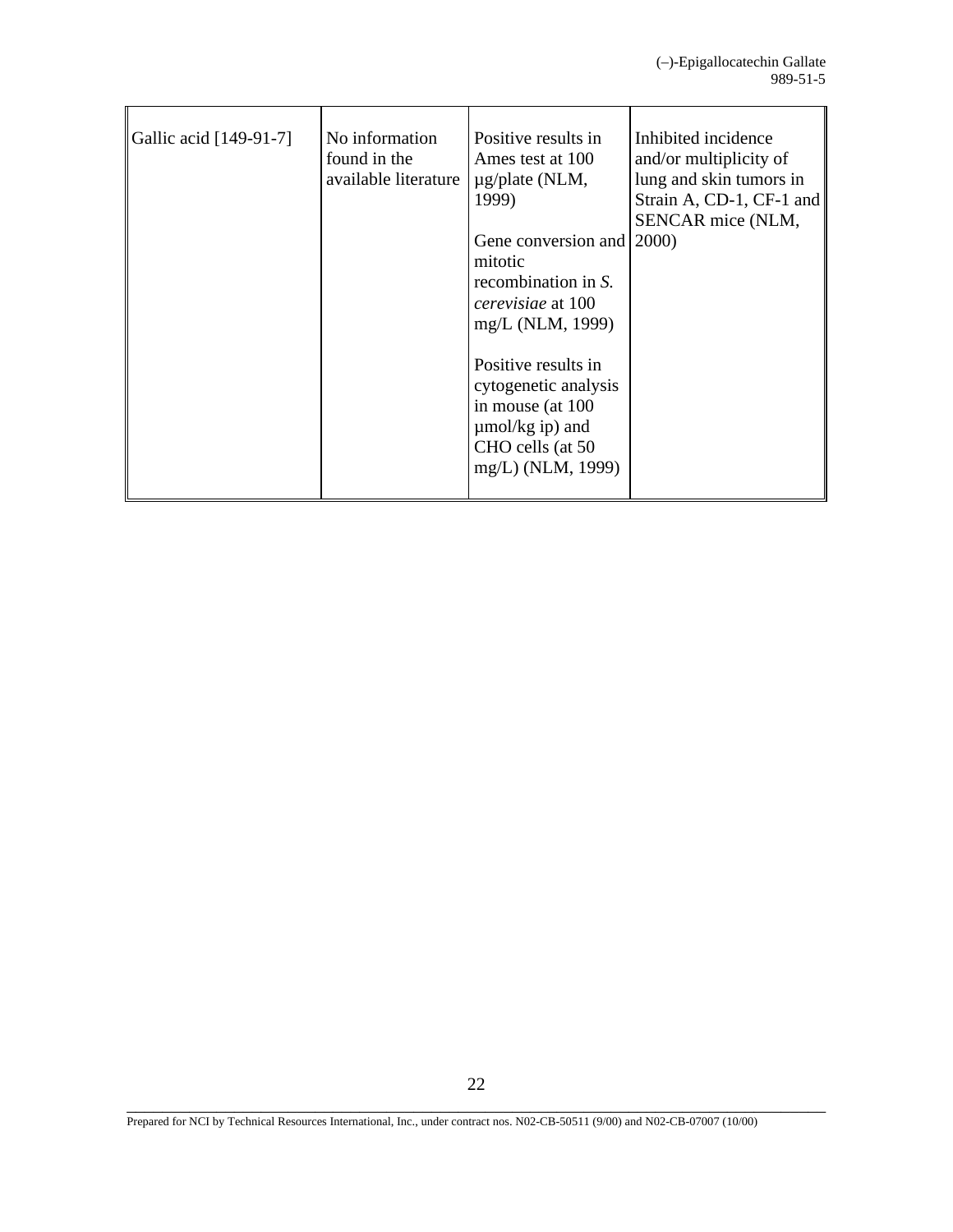## **References**

Alexis Corporation (2000) *Product Information*. [http://www.alexis-corp.com/member/ showprod. htm?prod=270-263]

Anon. (2000) Tea News. *J*. *Chinese Med*. *Internet Bookshop*. [news.html]

Aubrey Organics (1999a) *Green Tea Facial Cleansing Lotion*. [http://aubreyorganics.com/product1.cfm?product\_id=121]

Aubrey Organics (1999b) *Green Tea Sunblock for Children SPF 25*. [http://www.aubreyorganics.com/product1.cfm?product\_id=126]

Balentine, D.A. (1997) Tea. In: Kroschwitz, J.I. & Howe-Grant, M., eds., *Kirk-Othmer Encyclopedia of Chemical Technology*, 4<sup>th</sup> ed., vol. 23, New York, John Wiley & Sons, Inc., pp 746-768

Bogovski, P. & Day, N. (1977) Accelerating action of tea on mouse skin carcinogenesis. *Cancer Lett*., **3**(1-2), 9-13

Brown, M.D. (1999) Green tea (*Camellia sinensis*) extract and its possible role in the prevention of cancer. *Altern*. *Med*. *Rev*., **4**(5), 360-370

Catterall, F., Souquet, J.M., Cheynier, V., de Pascual-Teresa, S., Santos-Buelga, C., Clifford, M.N. & Ioannides, C. (2000) Differential modulation of the genotoxicity of food carcinogens by naturally occurring monomeric and dimeric polyphenolics. *Environ. Mol. Mutagen*., **35**(2), 86- 98

Chemical Sources International (2000) *All Chemical Suppliers for*: *Epigallocatechin Gallate*. [http://kw1.innova.net/chemsources/]

Chosa, H., Toda, M., Okubo, S., Hara, Y. & Shimamura, T. (1992) Antimicrobial and microbicidal activities of tea and catechins against *Mycoplasma*. *Kansenshogaku Zasshi*, **66**(5), 606-611 [abstract]

Correa, A., Stolley, A. & Liu, Y. (2000) Prenatal tea consumption and risks of anencephaly and spina bifida. *Ann*. *Epidemiol*., **10**(7), 476-477 [abstract]

Das, M., Vedasiromoni, J.R., Chauhan, S.P. & Ganguly, D.K. (1997) Effect of green tea (*Camellia sinensis*) extract on the rat diaphragm. *J*. *Ethnopharm*., **57**(3), 197-201 [asbstract]

DiGiuseppi, C., Beaulieu, M.-D. & Beagan, B. (2000) Screening for neural tube defects – including folic acid/folate prophylaxis. *Guide to Clinical Preventive Services*, *Congenital Disorders*, 2nd ed., Columbia-Presbyterian Medical Center, 14 pp. [http://cpmcnet.columbia.edu/ texts/gcps/gcps0052.html]

Prepared for NCI by Technical Resources International, Inc., under contract nos. N02-CB-50511 (9/00) and N02-CB-07007 (10/00)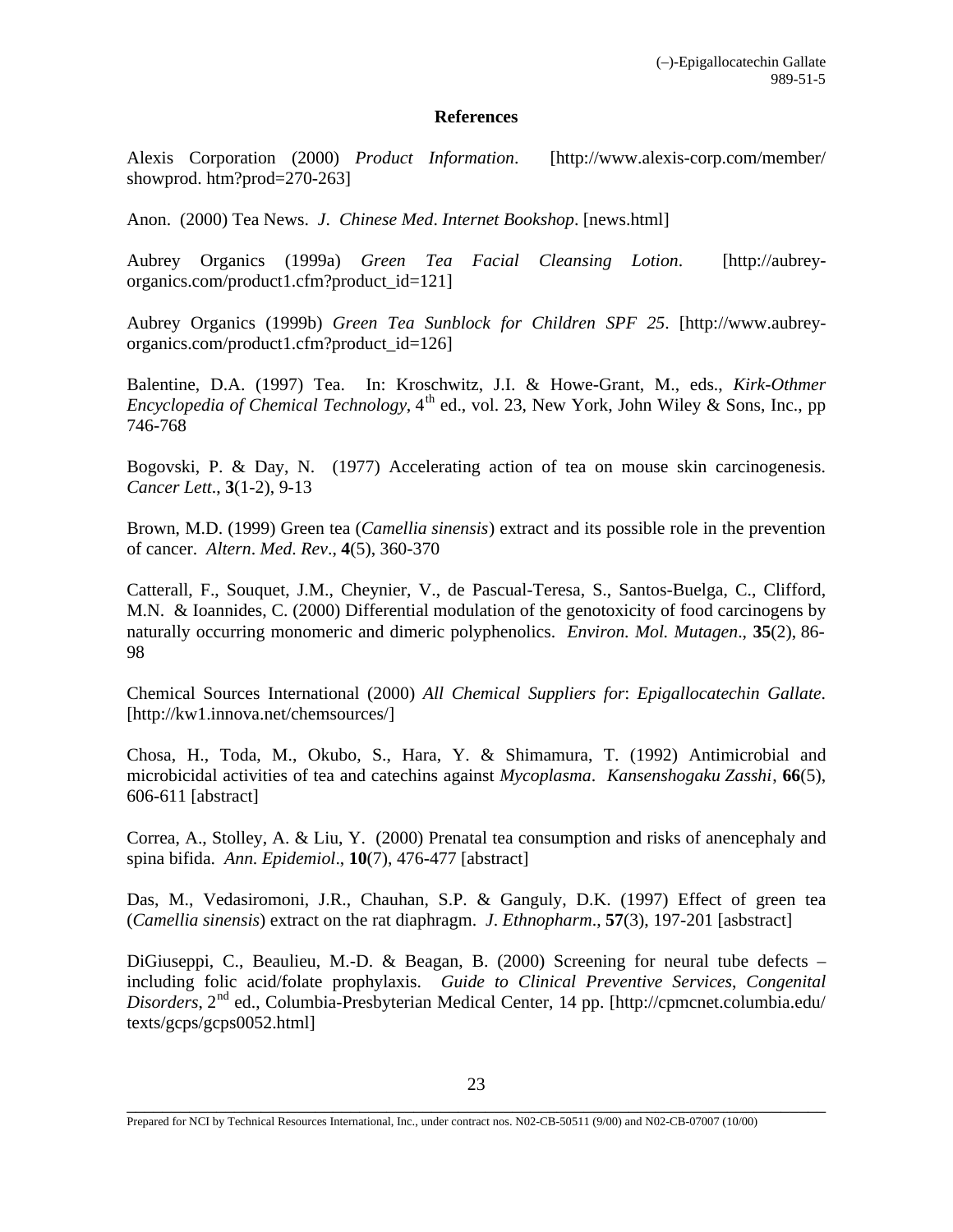Dialog Information Services (2000) *Beilstein Chemiedaten und Software GmbH (File 390)*. Palo Alto, CA, searched October 2000 [Accession Nos. 00919508, 03568, 4359579, 3658838]

Dreosti, I.E. (1996) Bioactive ingredients: antioxidants and polyphenols in tea. *Nutr*. *Rev*., **54**(11), S51-S58

Drugstore.com (2000) *Search Results for Green Tea Extract*. [http://www.drugstore.com/search]

FDA (1995) *Dietary Supplement Health and Education Act of 1994*. [http://vm.cfsan.fda.gov/ ~dms/dietsupp.html]

FDA (1997) *What Guidance Does FDA Have for Manufacturers of Tea?* [http://vm.cfsan.fda.gov/ ~dms/qa-ind5o.html]

FDA (1998) *The SN/AEMS Web Report – Search Results for Green Tea Extract*. [http://vm. cfsan.fda.gov/cgi-bin/aems.cgi?QUERY=green+tea+extract&STYPE=EXACT]

Fedrick, J. (1974) Anencephalus and maternal tea drinking: evidence for a possible association. *Proc*. *Roy*. *Soc*. *Med*., **67**, 356-360

Fisher Scientific (2000) *Catalogs – EGCG*. [http://www1.fishersci.com/catalogs/]

Flint, O.P. & MacLean, M.H. (1994) Teratogenicity of tea extract phenols assessed in vitro. *Teratology*, **49**(5), 420

Fujiki, H., Suganuma, M., Okabe, S., Sueoka, E., Suga, K., Imai, K. & Nakachi, K. (2000) A new concept of tumor promotion by tumor necrosis factor-\_, and cancer preventive agents (–) epigallocatechin gallate and green tea – a review. *Cancer Detect*. *Prev*., **24**(1), 91-99

Fujiki, H., Suganuma, M., Okabe, S., Sueoka, E., Suga, K., Imai, K., Nakachi, K. & Kimura, S. (1999) Mechanistic findings of green tea as cancer preventive for humans. *Proc*. *Soc*. *Exp*. *Biol*. *Med*., **220**(4), 225-228

Gomes, A., Das, M., Vedasiromoni, J.R. & Ganguly, D.K. (1999) Proconvulsive effect of tea (*Camellia sinensis*) in mice. *Phytother*. *Res*., **13**(5), 376-379 [abstract]

Graf, U., Moraga, A.A., Castro, R. & Carillo, E.D. (1994) Genotoxicity testing of different types of beverages in the Drosophila wing somatic mutation and recombination test. *Food Chem*. *Toxicol*., **32**(5), 423-430

Gupta, S., Ahmad, N., Nieminen, A.L. & Mukhtar, H. (2000) Growth inhibition, cell-cycle dysregulation, and induction of apoptosis by green tea constituent (–)epigallocatechin-3-gallate

Prepared for NCI by Technical Resources International, Inc., under contract nos. N02-CB-50511 (9/00) and N02-CB-07007 (10/00)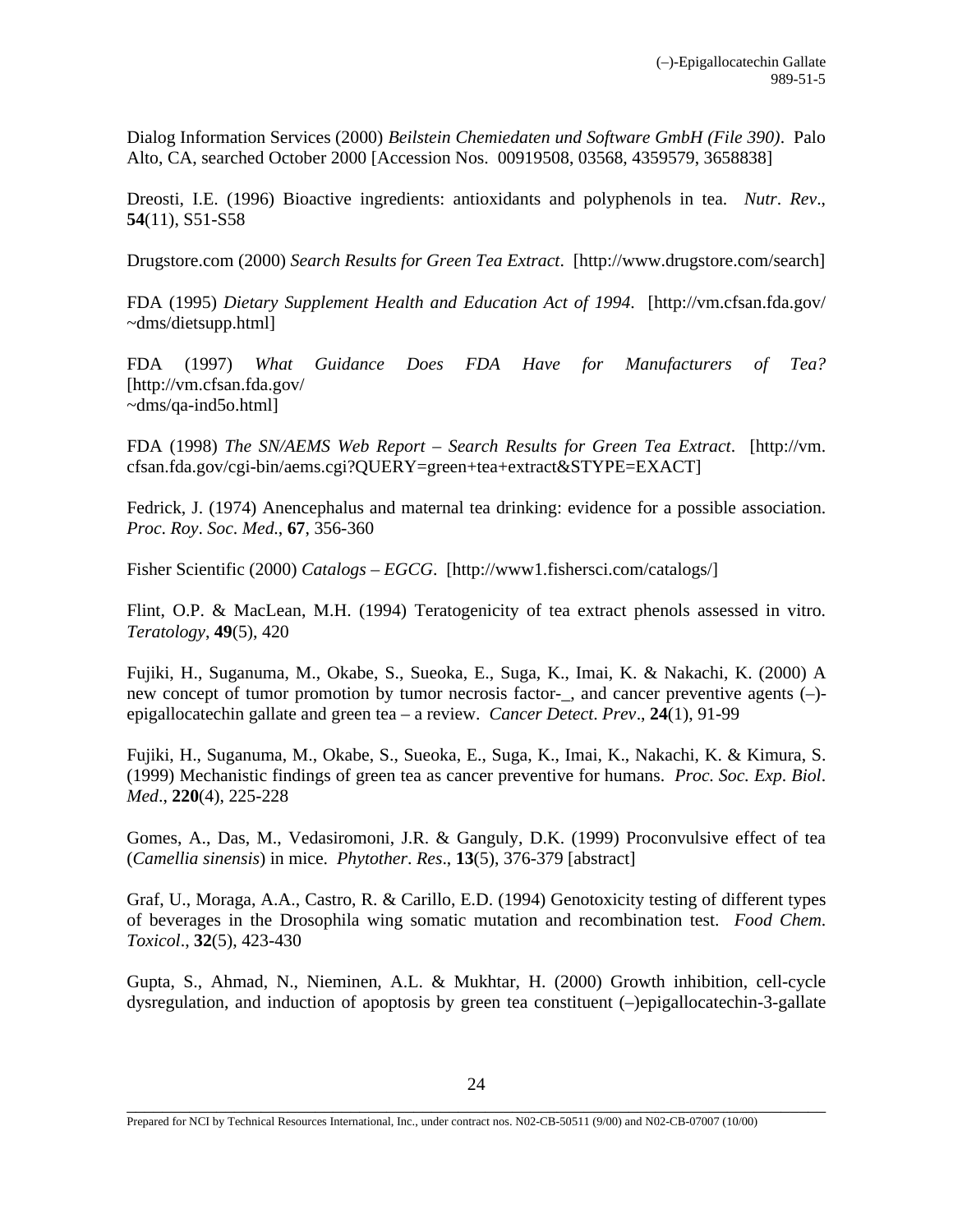in androgen sensitive and androgen-insensitive human prostate carcinoma cells. *Toxicol*. *Appl*. *Pharmacol*., **164**(1), 82-90 [abstract]

Hasegawa, R., Takekida, K., Sai, K., Umemura, T., Tanimura, A., Inoue, T. & Kurokawa, Y. (1998) Inhibitory effect of green tea infusion on hepatotoxicity. *Kokuritsu Iyakuhin Shokuhin Eisei Kenkyusho Hokoku*, **116**, 82-91 [abstract]

Hara, Y. (1986) *Process for the Production of Tea Catechins*. Assignee: Mitsu Norin Co., Ltd. (U.S. Patent 4,613,672). 13 pp

Hertog, M.G., Kromhout, D., Aravanis, C., Blackburn, H., Buzina, R., Fidanza F, Giampaoli, S., Jansen, A., Menotti, A., Nedeljkovic, S., Pekkarinen, M., Simic, B.S., Toshima, H., Feskens, E.J.M., Hollman, P.C.H., Katan, M.B. (1995) Flavonoid intake and long-term risk of coronary heart disease and cancer in the Seven Countries Study. *Arch*. *Intern*. *Med*., **155**, 381-386 [abstract]

Hirose, M., Hoshiya, T., Akagi, K., Takahashi, S., Hara, Y. & Ito., N. (1993) Effects of green tea catechins in a rat multi-organ carcinogenesis model. *Carcinogenesis*, **14**(8), 1549-1553

Ho, C.T., Chen, Q., Shi, H., Zhang, K.Q. & Rosen, R.T. (1992) Antioxidative effect of polyphenol extract prepared from various Chinese teas. *Prev*. *Med*., **21**(4), 520-525 [abstract]

Hollman, P.C.H., Feskens, E.J.M. & Katan, M.B. (1999) Tea flavonols in cardiovascular disease and cancer epidemiology. *Proc*. *Soc*. *Exp*. *Biol*. *Med*., **220**, 198-202

Horiuchi, Y., Toda, M., Okubo, S., Hara, Y. & Shimamura, T. (1992) Protective activity of tea and catechins against *Bordetella pertussis*. *Kansenshogaku Zasshi*, **66**(5), 599-605 [abstract]

Hour, T.-C., Liang, Y.-C., Chu, I.-S. & Lik, J.-K. (1999) Inhibition of eleven mutagens by various tea extracts, (–)epigallocatechin-3-gallate, gallic acid, and caffeine. *Food Chem*. *Toxicol*., **37**, 569-579

Imanishi, H., Sasaki, Y.F., Ohta, T., Watanabe, M., Kato, T. & Shirasu, Y. (1991) Tea tannin components modify the induction of sister chromatid exchanges and chromosome aberrations in mutagen-treated cultured mammalian cells and mice. *Mutat*. *Res*., **259**, 79-81

Islam, S., Islam, N., Kermode, T., Johnstone, B., Mukhtar, H., Moskowits, R.W., Goldberg, V.M., Malemud, C.J. & Haqqi, T.M. (2000) Involvement of caspase-3 in epigallocatechin-3 gallate-mediated apoptosis of human chondrosarcoma cells. *Biochem*. *Biophys*. *Res*. *Commun*., **270**(3), 793-797 [abstract]

ITA (1999) *US Imports for Consumption: December 1999 and 1999 Year-to-Date. Chapter 09: Coffee, Tea, Mate, and Spices*. [http://www.ita.doc.gov/td/industry/otea/Trade-Detail/Latest-December/Imports/09]

Prepared for NCI by Technical Resources International, Inc., under contract nos. N02-CB-50511 (9/00) and N02-CB-07007 (10/00)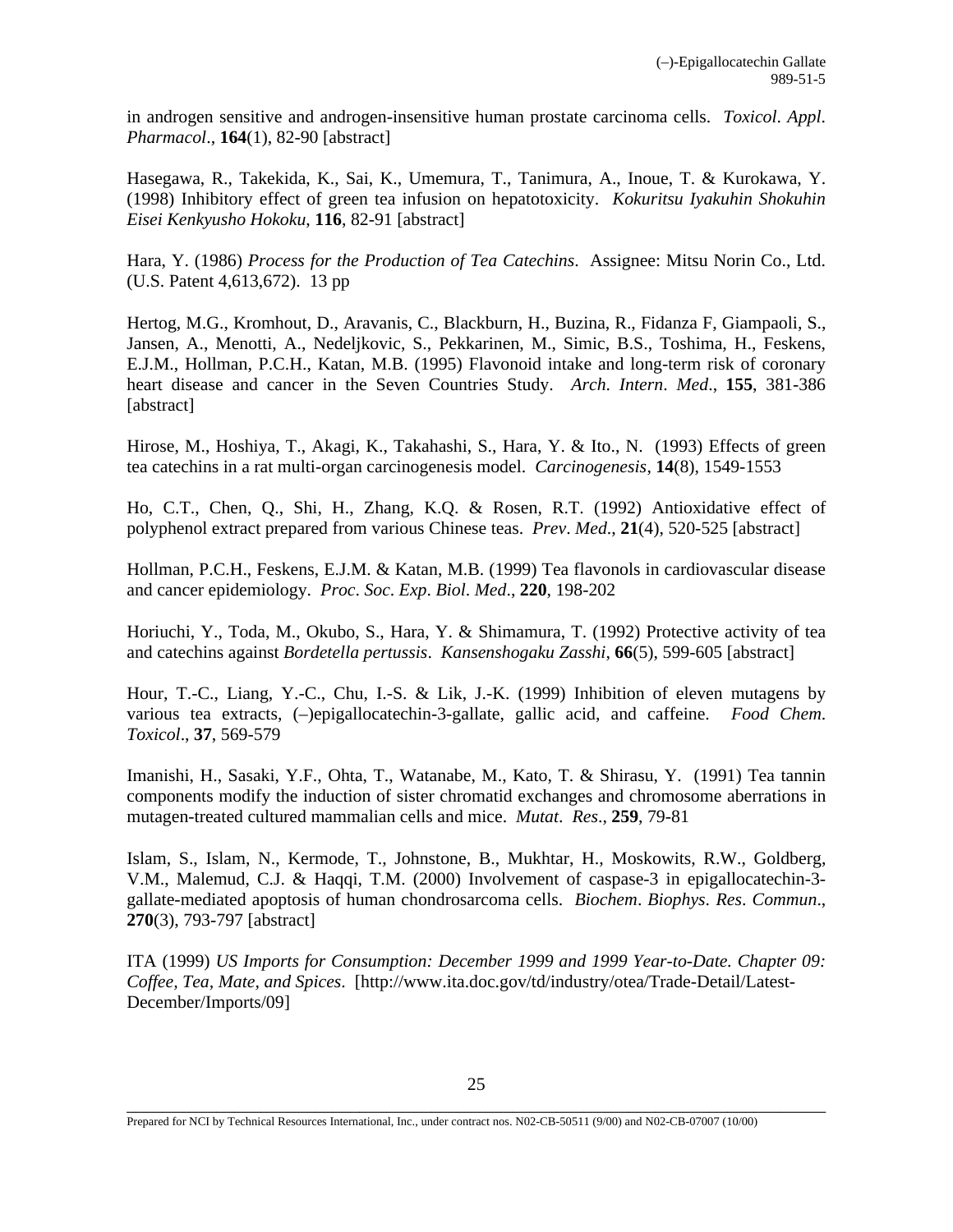Ito, Y. & Fujie, K. (1991) Suppression of chemical carcinogen-induced chromosome aberrations *in vivo* by catechin compounds contained in green tea. *Mutat*. *Res*., **253**(3), 255 [abstract]

Johnson, M.K. & Loo, G. (2000) Effects of epigallocatechin gallate and quercetin on oxidative damage to cellular DNA. *Mutat*. *Res*., **459**, 211-218

Kamijo, Y., Soma, K., Asari, Y. & Ohwada, T. (1999) Severe rhabdomyolysis following massive ingestion of oolong tea: caffeine intoxication with coexisting hyponatremia. *Vet*. *Hum*. *Toxicol*., **41**(6), 381-383 [abstract]

Kapadia, G.J., Paul, B.D., Chung, E.B., Chosh, B. & Pradhan, S.N. (1976) Carcinogenicity of *Camellia sinensis* (tea) and some tannin-containing folk medicinal herbs administered subcutaneously in rats. *J*. *Natl*. *Cancer Inst*., **57**(1), 207-209

Katiyar, S.K., Matsui, M.S., Elmets, C.A. & Mukhtar, H. (1999) Polyphenolic antioxidant (–) epigallocatechin-3-gallate from green tea reduces UVB-induced inflammatory responses and infiltration of leukocytes in human skin. *Photochem*. *Photobiol*., **69**(2), 148-153 [abstract]

Kono, K., Tatara, I., Takeda, S., Arakawa, K. & Hara, Y. (1994) Antibacterial activity of epigallocatechin gallate against methicillin-resistant *Staphylococcus aureus*. *Kansenshogaku Zasshi*, **68**(12), 1518-1522 [abstract]

L'Allemain, G. (1999) Multiple actions of EGCG, the main component of green tea. *Bull*. *Cancer*, **86**(9), 721-724 [abstract]

Levine, N., Alberts, D., Harris, R., Dorr, R., Bangert, J. & Bozzo, P. (2000) *Phase IIb Studies for Prevention of Non-Melanoma Skin Cancer*, University of Arizona, Department of Dermatology, Tucson, AZ [http://www-dep.iarc.fr/direct/usa14.htm]

Li, H.-C., Yashiki, S., Sonoda, J., Lou, H., Ghosh, S.K., Byrnes, J.J., Lema, C., Fujiyoshi, T., Karasuyama, M. & Sonoda, S. (2000) Green tea polyphenols induce apoptosis *in vitro* in peripheral blood T lymphocytes of adult T-cell leukemia patients. *Jpn*. *J*. *Cancer*. *Res*., **91**, 34- 40

Liang, Y.-C., Lin-Shiau, S.-Y., Chen, C.-F. & Lin, J.-K. (1999) Inhibition of cyclin-dependent kinases 2 and 4 activities as well as induction of Cdk inhibitors p21 and p27 during growth arrest of human breast cancer carcinoma cells by (–)-epigallocatechin-3-gallate. *J*. *Cell*. *Biochem*., **75**, 1-12

Lipton Tea (2000) Personal communication [telephone] from Lipton Tea customer service representative to Dr. Boris Ionin, Ph.D., Technical Resources International, Inc., Bethesda, MD, October 25, 2000

Prepared for NCI by Technical Resources International, Inc., under contract nos. N02-CB-50511 (9/00) and N02-CB-07007 (10/00)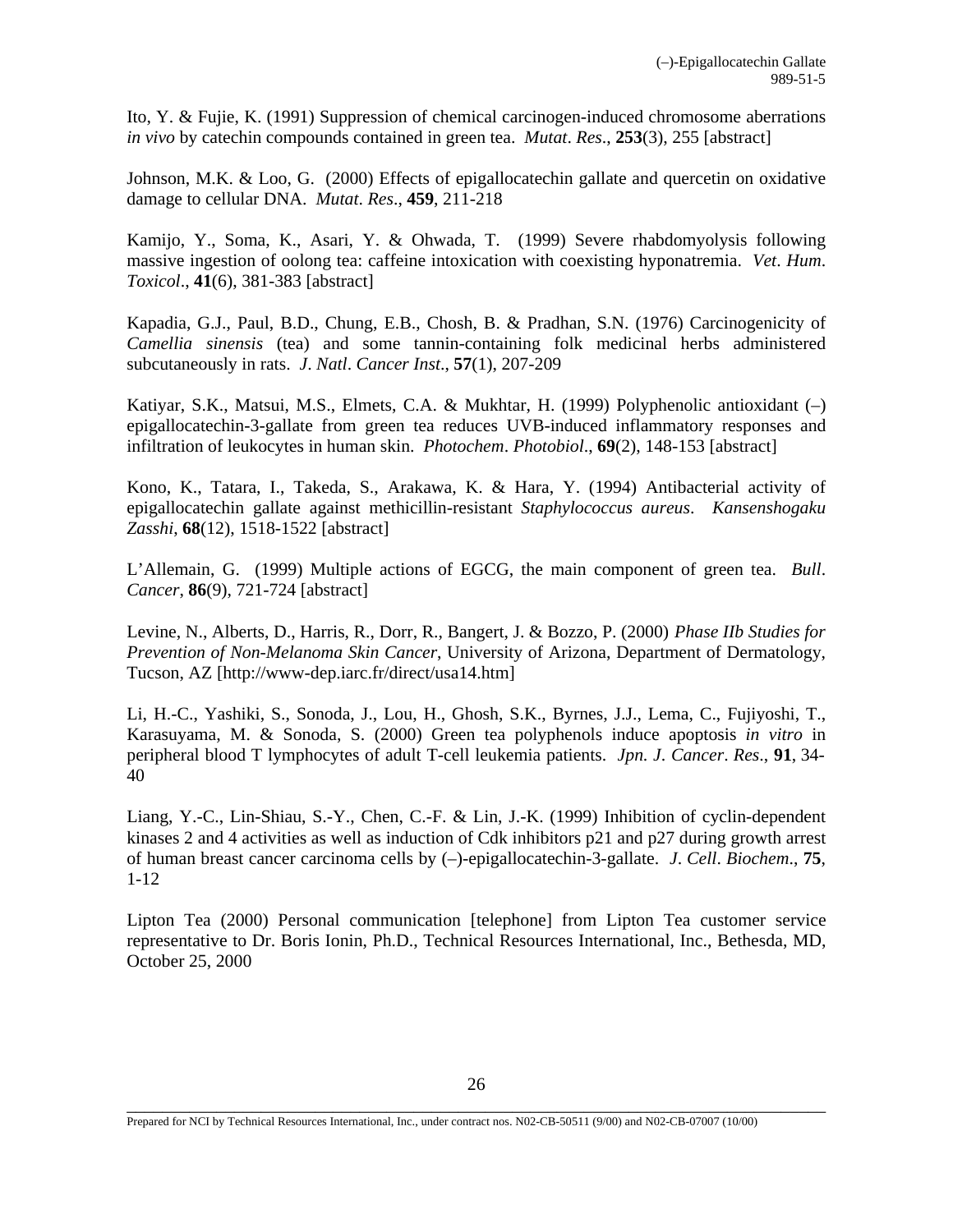Mabe, K., Yamada, M., Oguni, I. & Takahashi, T. (1999) *In vitro* and *in vivo* activities of tea catechins against *Helicobacter pylori*. *Antimicrob*. *Agents Chemother*., **43**(7), 1788-1791 [abstract]

Merck (1997) (-)-Epigallocatechin gallate. 3568. *The Merck Index*, 12<sup>th</sup> ed. on CD-ROM, London, Chapman & Hall

Minocha, R., Dani, H.M. & Siddiqi, M.A. (1986) Evaluation of carcinogenicity of infusions from green tea leaves by microsomal degranulation technique. *Ind*. *J*. *Exp*. *Biol*., **24**, 224-228

MotherNature.com (2000) *Top Search Results for: Green Tea Extract*. [http://www. mothernature.com/asp/search.asp]

Mukherjee, P., Sarkar (Datta), D. & Sharma, A. (1997) Effects of dietary consumption of black tea infusion alone and in combination with known clastogens on mouse bone marrow chromosomes *in vivo*. *Food Chem*. *Toxicol*., **35**, 657-661

Nagabhushan, M., Sarode, A.V., Nair, J., Amonkar, A.J., D'Souza, A.V. & Bhide, S.V. (1991) Mutagenicity and carcinogenicity of tea, *Camellia sinensis*. *Ind*. *J*. *Exp*. *Biol*., **29**, 401-406

Nakagawa, K. & Miyazawa, T. (1997) Absorption and distribution of tea catechin, (–) epigallocatechin-3-gallate, in the rat. *J*. *Nutr*. *Sci*. *Vitaminol*., **43**(6), 679-684

Nakagawa, K., Okuda, S. & Miyazawa, T. (1997) Dose-dependent incorporation of tea catechins, (–)-epigallocatechin-3-gallate and (–)-epigallocatechin, into human plasma. *Biosci*. *Biotech*. *Biochem*., **61**(12), 1981-1985

Natural Connections (1999) *Green Tea Extract*. [http://naturalconnections.com/Green.htm]

Natural Products Industry Center (2000) *Green Tea*. [dynamicsearches/SearchOutput.asp? SearchLevel=SubCategoryID&SearchCode=RSUP%2DGreenTea]

NatureRX.com (1998) *Green Tea Extract*. [http://www.naturerx.com/products\_detail.asp? ProductID=524]

Nature's Way (1999) *Green Tea, Extract*. [http://www.naturesway.com/products\_catalog/ database/details.asp?details\_id=252]

NLM (1999) *RTECS (Registry of Toxic Effects of Chemical Substances)*, Bethesda, MD, searched September 2000 [RTECS Nos. 30627, 60570, 53642, 53653, 122727]

NLM (2000) *CCRIS (Chemical Carcinogenesis Research Information System)*, Bethesda, MD searched September 2000 [Record Nos. 3729, 8103, 6855, 7097, 5441, 5523]

Prepared for NCI by Technical Resources International, Inc., under contract nos. N02-CB-50511 (9/00) and N02-CB-07007 (10/00)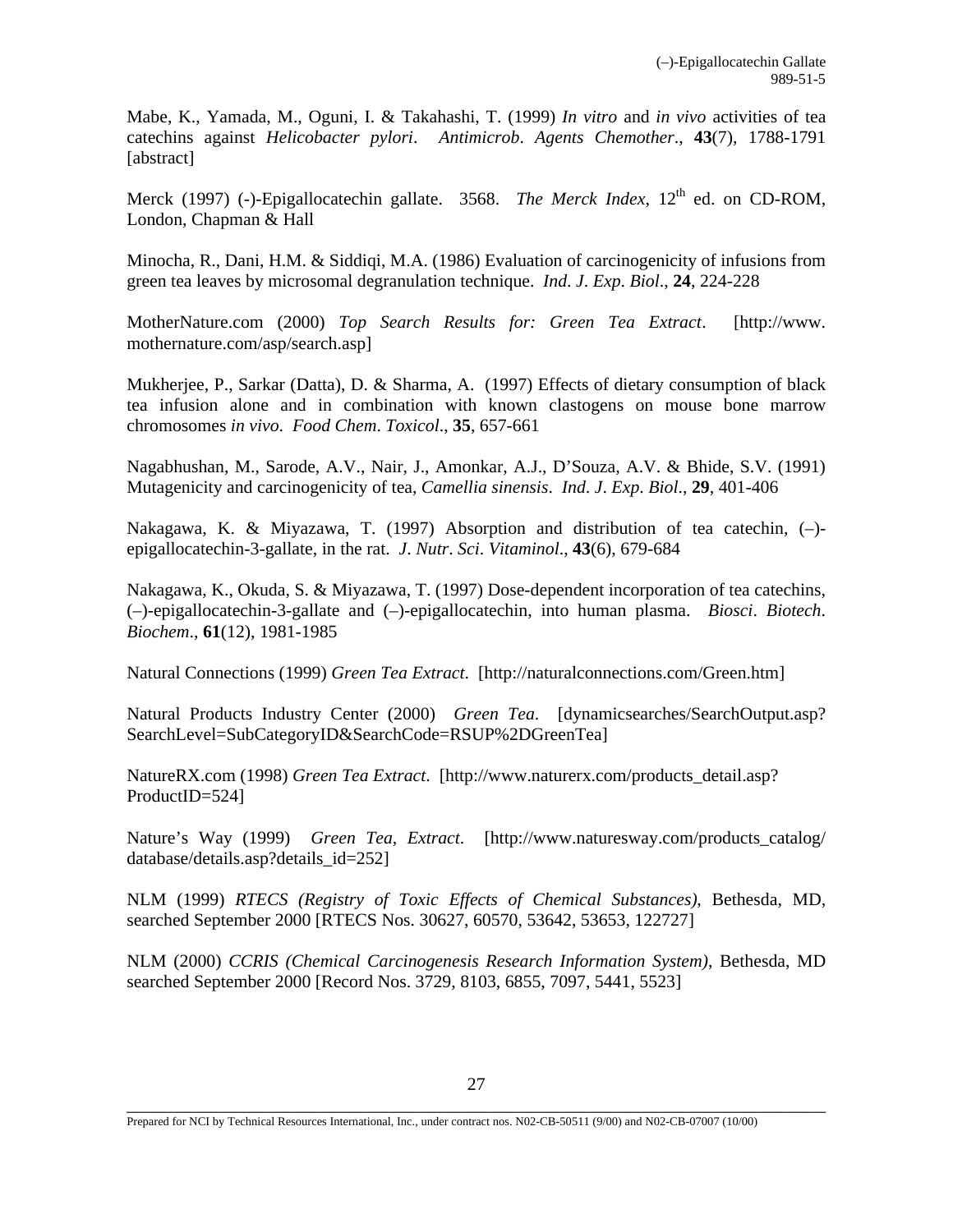Nutrimart.com (2000) *Green Tea Extract*. [http://www.nutrimart.com/Bulk/Description/ greentea.htm]

O-Cha (2000) *Sencha: Our #1 "Shincha" Japanese Green Tea*. http://www.o-cha.com/comfiles/ pages/green\_tea\_01.htm]

Ohshima, H., Yoshie, Y., Auriol, S. & Gilbert, I. (1998) Antioxidant and pro-oxidant actions of flavonoids: Effects on DNA damage induced by nitric oxide, peroxynitrite, and nitroxyl anion. *Free Radic*. *Biol*. *Med*., **25**(9), 1057-1065

Okubo, S., Sasaki, T., Hara, Y., Mori, F. & Shimamura, T. (1998) Bactericidal and anti-toxin activities of catechin on enterohemorrhagic *Escherichia coli*. *Kansenshogaku Zasshi*, **72**(3), 211-217 [abstract]

Pietta, P., Simonetti, P., Roggi, C., Brusamolino, A., Pellegrini, N., Maccarini, L. & Testolin, G. (1996) Dietary flavonoids and oxidative stress. In: Kumpulainen, J.T. & Salonen J.T., eds., *Natural Antioxidants and Food Quality in Atherosclerosis and Cancer Prevention*: proceedings of a conference, Cambridge, RSC, pp 249-255

Sakagami, H., Asano, K., Hara, Y. & Shimamura, T. (1992). Stimulation of human monocyte and polymorphonuclear cell iodination and interleukin-1 production by epigallocatechin gallate. *J*. *Leukoc*. *Biol*., **51**, 478-483

Sakanaka, S., Aizawa, M., Kim, M. & Yamamoto, T. (1996) Inhibitory effects of green tea polyphenols on growth and cellular adherence of an oral bacterium, *Porphyromonas gingivalis*. *Biosci*. *Biotechnol*. *Biochem*., **60**(5), 745-749 [abstract]

Segal, M. (1996) Tea: a story of serendipity. *FDA Consumer Magazine*, March 1996. [http://www.fda.gov/fdac/features/296\_tea.html]

Shirai, T., Sato, A., Chida, K., Hayakawa, H., Akiyama, J., Iwata, M., Taniguchi, M., Reshad, K. & Hara, Y. (1997) Epigallocatechin gallate-induced histamine release in patients with green teainduced asthma. *Ann*. *Allergy Asthma Immunol*., **79**(1), 65-69

Shirai, T., Sato, A. & Hara, Y. (1994) Epigallocatechin gallate. The major causative agent of green tea-induced asthma. *Chest*, **106**(6), 1801-1805

Siefried, H. (2000) Personal communication [e-mail] from Dr. Harold Siefried, Ph.D., Division of Cancer Prevention, National Cancer Institute, Bethesda, MD, to Dr. Jean Sevin, Ph.D., Technical Resources International, Inc., Bethesda, MD, August 14, 2000

Sigma-Aldrich (2000) (-)-Epigallocatechin gallate. *Sigma-Aldrich Technical Library* [http:// www.sigma-aldrich.com]

Stash Tea (1999a) *Tea Times – US Tea Marketplace Background*. [http://www.stashtea.com/

Prepared for NCI by Technical Resources International, Inc., under contract nos. N02-CB-50511 (9/00) and N02-CB-07007 (10/00)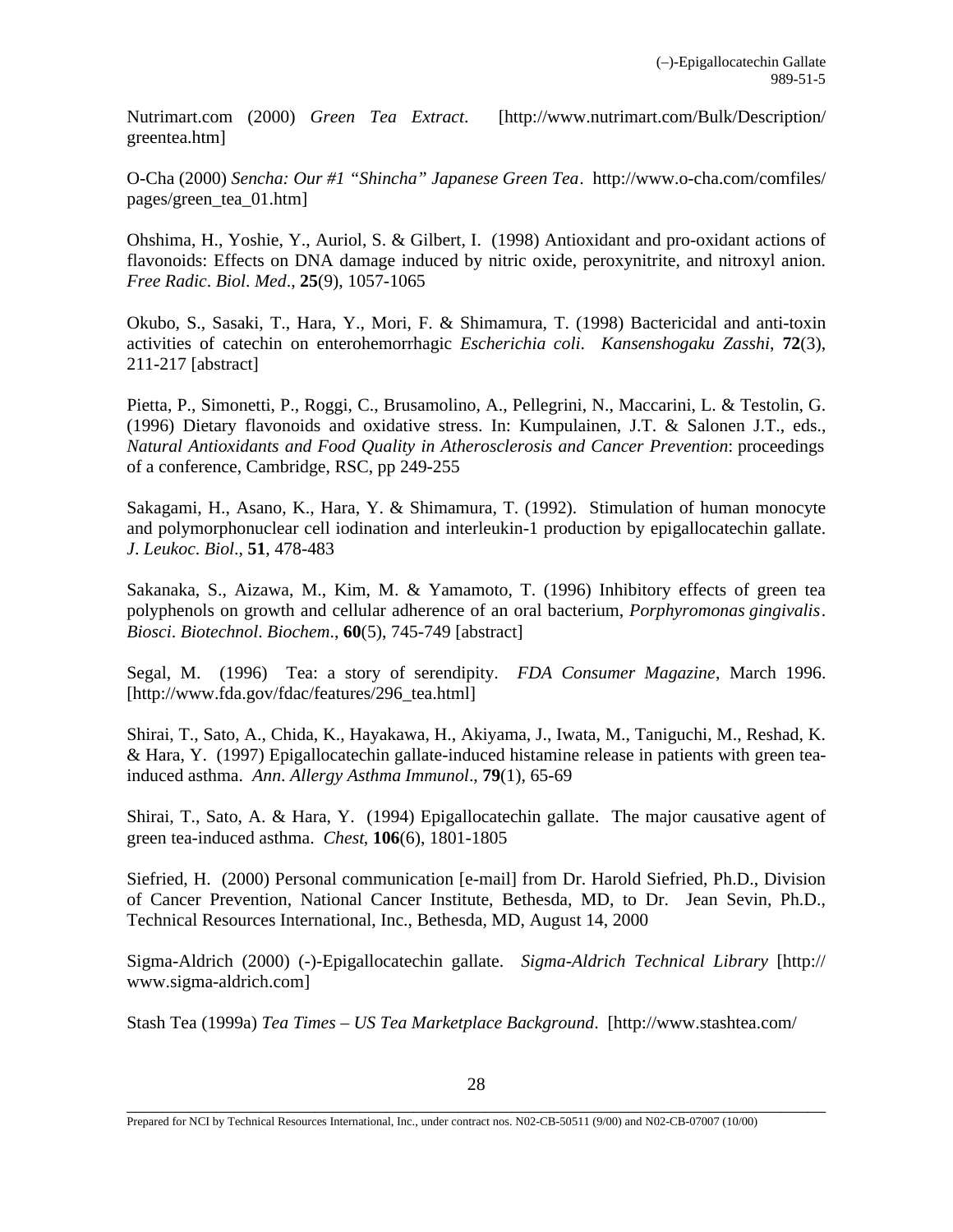tt060595.htm]

Stash Tea (1999b) *Stash Matcha Green Tea*. [http://www.stashtea.com/w-111855.htm]

Stratton, S.P., Bangert, J.L., Alberts, D.S. & Dorr, R.T. (2000) Dermal toxicity of topical (–)epigallocatechin-3-gallate in BALB/c and SKH1 mice. *Cancer Lett*., **158**, 47-52

Suganuma, M., Okabe, S., Sueoka, N., Sueoka, E., Matsuyama, S., Imai, K., Nakachi, K. & Fujiki, H. (1999) Green tea and cancer chemoprevention. *Mutat*. *Res*., **428**, 339-344

Surh, Y.-J. (1999) Molecular mechanisms of chemopreventive effects of selected dietary and medicinal phenolic substances. *Mutat*. *Res*., **428**, 305-327

Swiercz, R., Skrzypczak-Jankun, E., Merrell, M.M., Selman, S.H. & Jankun, J. (1999) Angiostatic activity of synthetic inhibitors of urokinase type plasminogen activator. *Oncol*. *Rep*., **6**(3), 523-526 [abstract]

Tewes, F.J., Koo, L.C., Mesgen, T.J. & Rylander, R. (1990) Lung cancer risk and mutagenicity of tea. *Environ*. *Res*., **52**(1), 23-33

Tilton, H., ed. (2000) *OPD Chemical Buyers Directory 2001*. New York, Schnell Publishing, p 348

UK Tea Council (2000) *The Facts about Tea*. [http://www.tea.co.uk/tp/content/facts.htm]

van het Hof, K.H., Wiseman, S.A., Yang, C.S. & Tijburg, L.B.M. (1999) Plasma and lipoprotein levels of tea catechins following repeated tea consumption. *Proc*. *Soc*. *Exp*. *Biol*. *Med*., **220**, 203-209

VitaminShoppe.com (1999) *Search Results for: Green Tea Extract*. http://www.vitaminshop.com/search]

Weisburger,J.H. (1996) Tea antioxidants and health. In: Cadenas, E. & Packer, L., eds., *Handbook of Antioxidants*, New York, Marcel Dekker, pp 469-486

Weisburger, J.H. (1999) Tea and health: the underlying mechanisms. *Proc*. *Soc*. *Exp*. *Biol*. *Med*., **220**, 271-275

Yam, T.S., Shah, S. & Hamilton-Miller, J.M. (1997) Microbiological activity of whole and fractionated crude extracts of tea (*Camellia sinensis*), and of tea components. *FEMS Microbiol*. *Lett*., **152**(1), 169-174 [abstract]

Yamane, T., Nakatani, H., Kikuoka, N., Matsumoto, H., Iwata, Y., Kitao, Y., Oya, K. & Takahashi, T. (1996) Inhibitory effects and toxicity of green tea polyphenols for gastrointestinal carcinogenesis. *Cancer*, **77**(8 Suppl), 1662-1667

Prepared for NCI by Technical Resources International, Inc., under contract nos. N02-CB-50511 (9/00) and N02-CB-07007 (10/00)